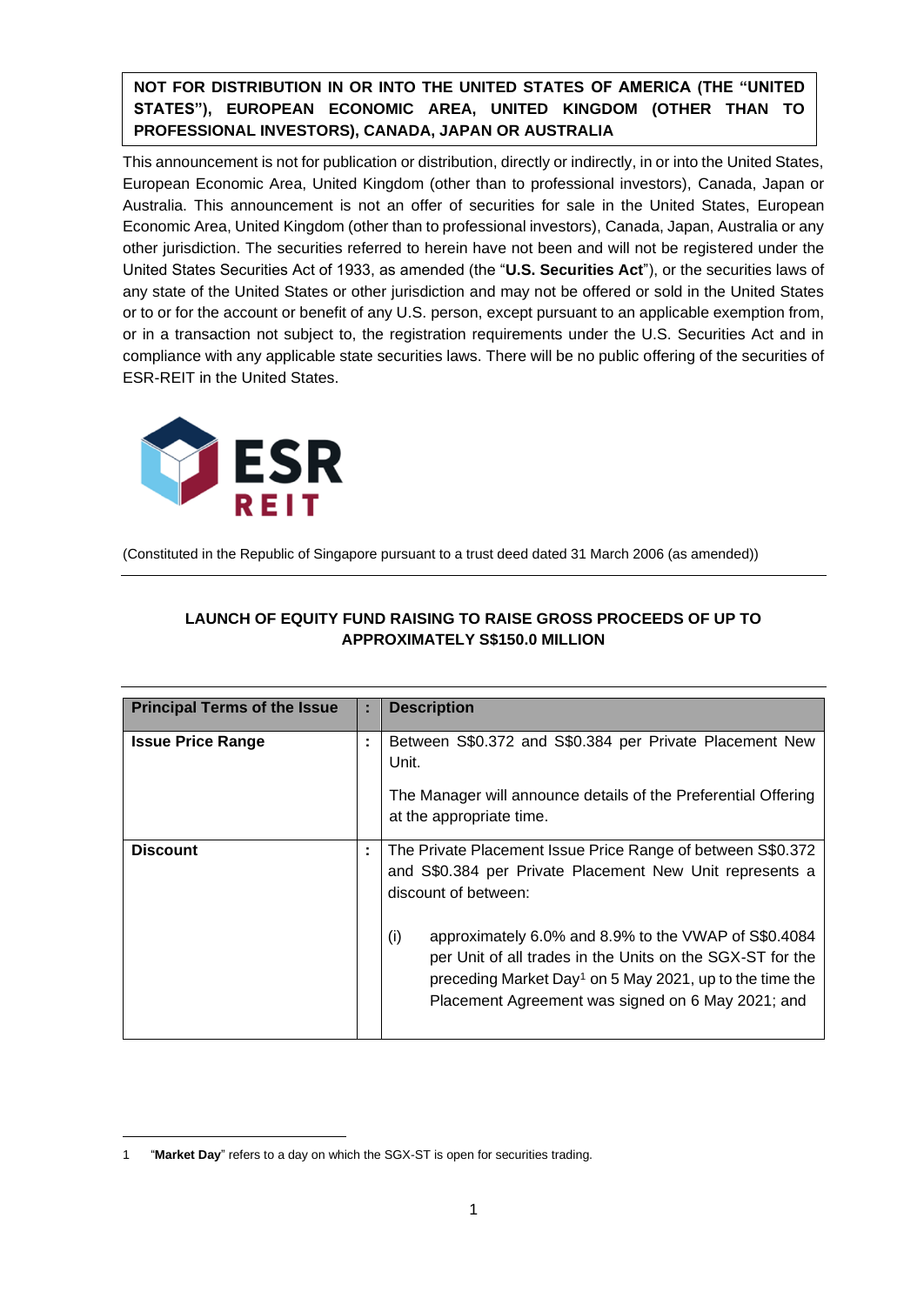|                                     |   | (for illustrative purposes only) approximately 5.0% and<br>(ii)<br>8.0% to the Adjusted VWAP <sup>2</sup> of S\$0.4043 per Unit. |
|-------------------------------------|---|----------------------------------------------------------------------------------------------------------------------------------|
|                                     |   | The Manager will announce details of the Preferential Offering<br>at the appropriate time.                                       |
| <b>Allotment Ratio</b>              | ÷ | The Manager will announce details of the Preferential Offering<br>at the appropriate time.                                       |
| Use of Proceeds                     | ÷ | Please refer to paragraph 4 below.                                                                                               |
| <b>Purpose of Issue</b>             | ÷ | Please refer to paragraphs 4 and 9 below.                                                                                        |
| <b>Previous Equity Fund Raising</b> | ÷ | ESR-REIT has not undertaken any equity fund raising within<br>the past 12 months prior to the date of this announcement.         |

### **1. INTRODUCTION**

ESR Funds Management (S) Limited, in its capacity as manager of ESR-REIT (the "**Manager**"), wishes to announce the proposed offering of new units in ESR-REIT ("**Units**", and the new Units, the "**New Units**") by way of a private placement of between 195,313,000 and 201,613,000 New Units (the "**Private Placement**", and the New Units, the "**Private Placement New Units**") to institutional and other investors at an issue price of between S\$0.372 and S\$0.384 per Private Placement New Unit (the "**Private Placement Issue Price Range**") to raise gross proceeds of not less than approximately S\$75.0 million, subject to an upsize option (the "**Upsize Option**") to issue up to 67,205,000 additional Private Placement New Units to raise additional gross proceeds such that the total gross proceeds of the Private Placement will amount to not more than approximately S\$100.0 million.

## **2. DETAILS OF THE PRIVATE PLACEMENT**

The Manager and Citigroup Global Markets Singapore Pte. Ltd. and DBS Bank Ltd., as the joint global co-ordinators and bookrunners for the Private Placement (the "**Joint Global Coordinators and Bookrunners**"), have today entered into a placement agreement (the "**Placement Agreement**") in relation to the Private Placement. Pursuant to the Placement Agreement, the Joint Global Co-ordinators and Bookrunners have severally agreed to procure subscriptions and payments for, and failing which to subscribe and pay for, the Private Placement New Units in their respective proportions at the issue price per Private Placement New Unit (the "**Private Placement Issue Price**") to be determined on the terms and subject to the conditions of the Placement Agreement.

<sup>2</sup> The "**Adjusted VWAP**" is computed based on the VWAP of all trades in the Units on the SGX-ST for the preceding Market Day 5 May 2021, up to the time the Placement Agreement was signed on 6 May 2021, and subtracting the estimated Advanced Distribution (as defined in paragraph 12.1 below) of approximately 0.410 Singapore cents per Unit (being the midpoint of the estimated Advanced Distribution Range (as defined in paragraph 12.1 below)). This amount is only an estimate based on information currently available to the Manager and the actual Advanced Distribution may differ and will be announced on a later date.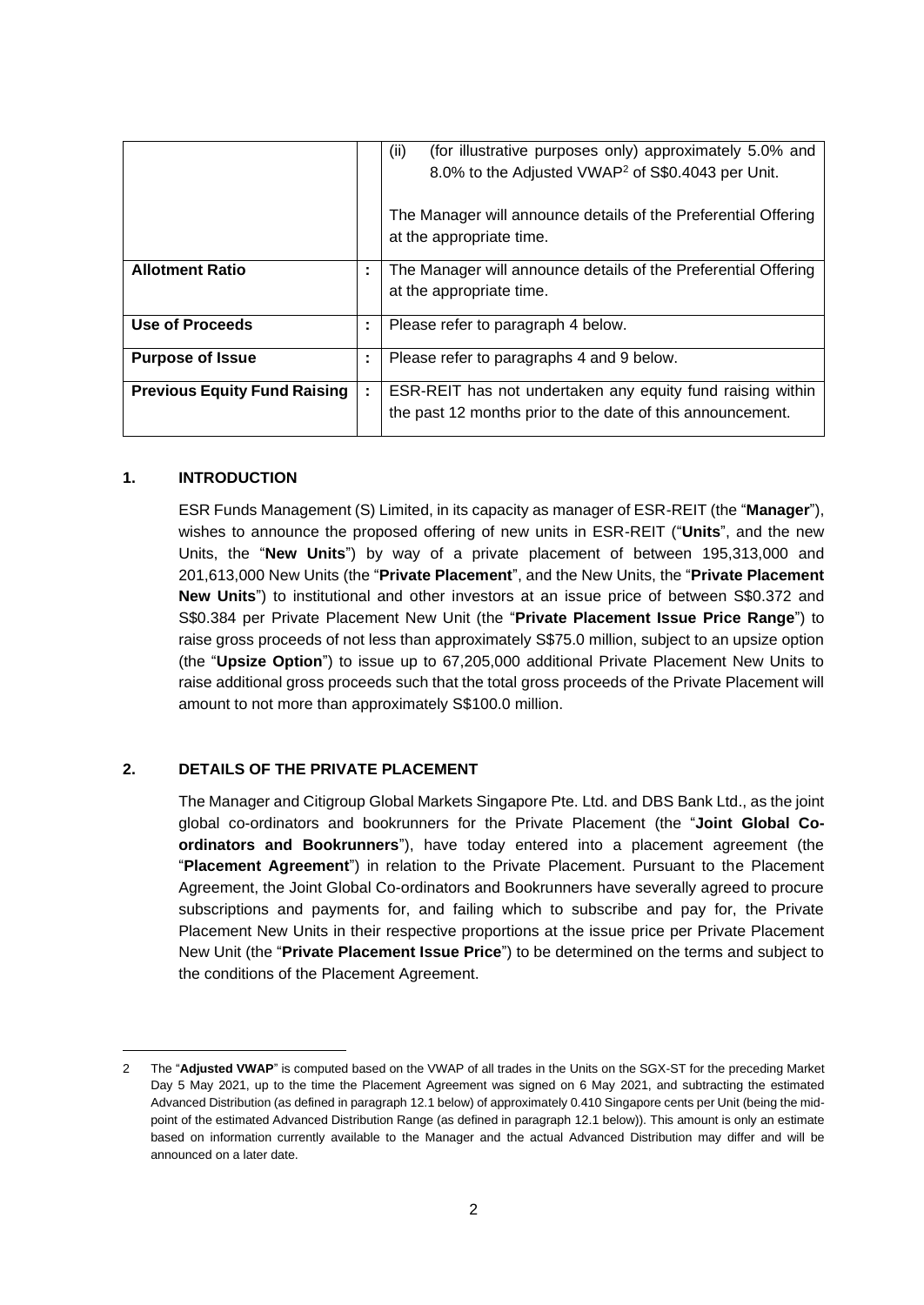The Private Placement shall be subject to certain conditions precedent set out in the Placement Agreement, including the approval in-principle of Singapore Exchange Securities Trading Limited (the "**SGX-ST**") for the listing of, dealing in and quotation for the Private Placement New Units on the Main Board of the SGX-ST. The Private Placement is fully underwritten by the Joint Global Co-ordinators and Bookrunners on the terms and subject to the conditions of the Placement Agreement.

The Private Placement Issue Price Range of between S\$0.372 and S\$0.384 per Private Placement New Unit represents a discount of between:

- (i) approximately 6.0% and 8.9% to the volume weighted average price ("**VWAP**") of S\$0.4084 per Unit of all trades in the Units on the SGX-ST for the preceding Market Day<sup>3</sup> on 5 May 2021, up to the time the Placement Agreement was signed on 6 May 2021; and
- (ii) (for illustrative purposes only) approximately 5.0% and 8.0% to the adjusted VWAP ("**Adjusted VWAP**") <sup>4</sup> of S\$0.4043 per Unit.

The Private Placement Issue Price will be determined by the Manager and the Joint Global Coordinators and Bookrunners following a book-building process, and will be announced by the Manager thereafter via SGXNET.

## **3. DETAILS OF THE PREFERENTIAL OFFERING**

The Manager also wishes to announce that it intends to undertake a non-renounceable preferential offering of New Units (the "**Preferential Offering**", and the New Units, the "**Preferential Offering New Units**") to the holders of Units (the "**Unitholders**") on a *pro rata* basis to raise gross proceeds of not more than approximately S\$50.0 million. The Manager will announce details of the Preferential Offering at the appropriate time. Further details of the Preferential Offering will be set out in the Circular (as defined below).

Pursuant to the Private Placement and the Preferential Offering (together with the Private Placement, the "**Equity Fund Raising**" or "**EFR**"), the Manager has no intention of raising aggregate gross proceeds in excess of approximately S\$150.0 million.

The structure, timing and the issue price of the Preferential Offering New Units (the "**Preferential Offering Issue Price**") of the Preferential Offering have not been determined and the Manager will announce the details of the Preferential Offering via SGXNET at the appropriate time.

The Private Placement Issue Price may differ from the Preferential Offering Issue Price.

<sup>&</sup>quot;Market Day" refers to a day on which the SGX-ST is open for securities trading.

The "Adjusted VWAP" is computed based on the VWAP of all trades in the Units on the SGX-ST for the preceding Market Day 5 May 2021, up to the time the Placement Agreement was signed on 6 May 2021, and subtracting the estimated Advanced Distribution (as defined in paragraph 12.1 below) of approximately 0.410 Singapore cents per Unit (being the midpoint of the estimated Advanced Distribution Range (as defined in paragraph 12.1 below)). This amount is only an estimate based on information currently available to the Manager and the actual Advanced Distribution may differ and will be announced on a later date.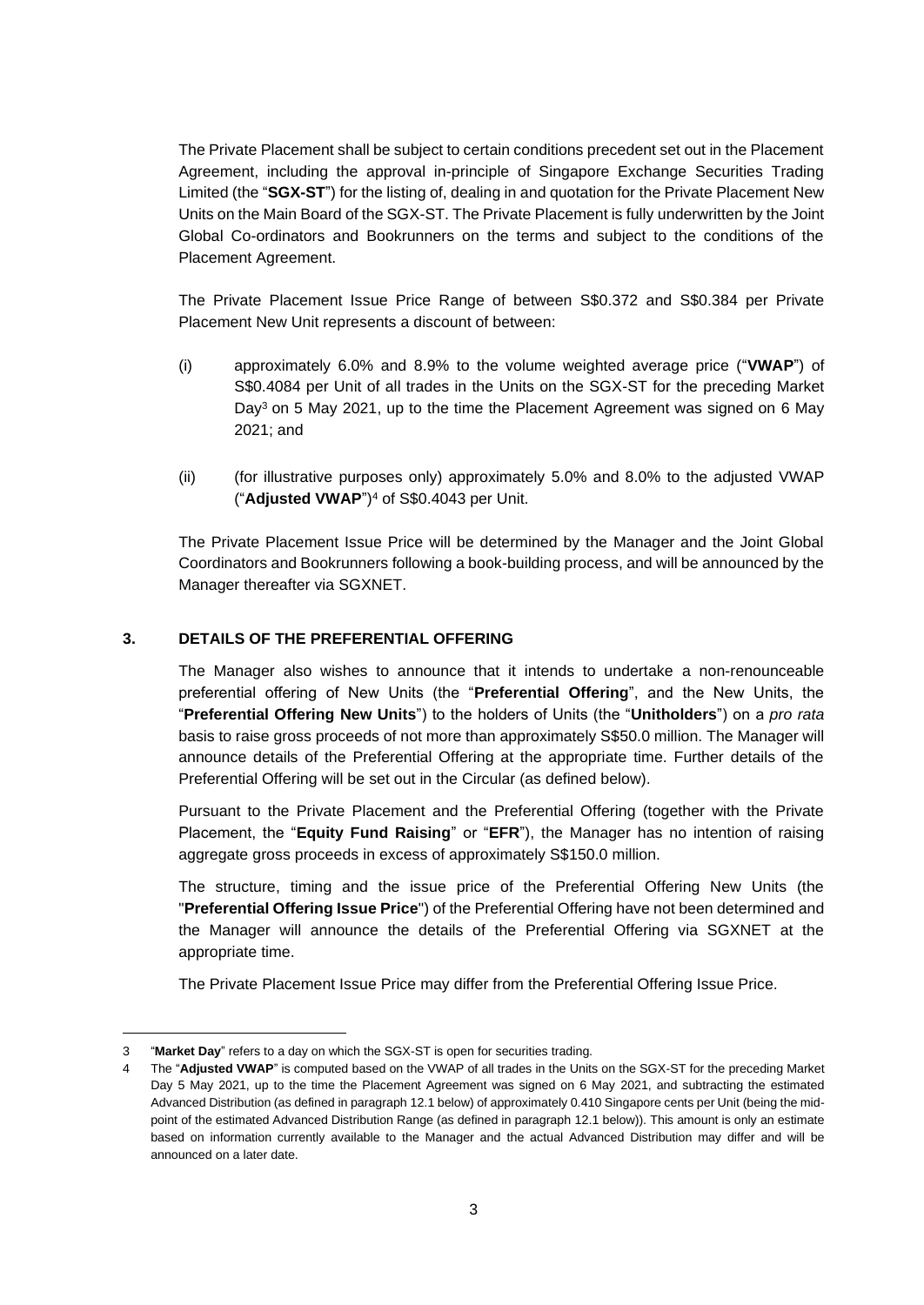It is contemplated that the Preferential Offering will not be underwritten, and that a financial adviser will be appointed to manage the Preferential Offering and to do all such acts and things as it may deem reasonably necessary in connection with the Preferential Offering. In addition, to demonstrate its support for ESR-REIT and the Preferential Offering, ESR Cayman Limited (the "**Sponsor**"), which owns an aggregate interest of approximately 9.9% of the total number of Units in issue through its subsidiaries (including, among others, the Manager as at the date of this announcement), will be providing an undertaking to the Manager (the "**Sponsor Undertaking**") to subscribe for a number of Preferential Offering Units such that the Sponsor's total subscription under the Preferential Offering will not exceed S\$50.0 million (the "**Sponsor Backstop**"). The specific details of the Sponsor Undertaking will be announced in due course.

The Manager will be issuing a circular to Unitholders (the "**Circular**") in due course, setting out the details of, and other relevant information in relation to, amongst others, the Preferential Offering, for the purposes of seeking Unitholders' approval for the Preferential Offering, among others.

Given the provision of the Sponsor Undertaking by the Sponsor (subject to the Sponsor Backstop), the Manager is of the view that there is no requirement for the Preferential Offering to be underwritten. Taking into account the Sponsor Undertaking and external bank borrowings, the Manager is of the view that the proceeds to be raised from the Equity Fund Raising will be sufficient to meet ESR-REIT's present funding requirements comprising the funding of the Transactions and its present obligations as and when they fall due. The Sponsor Undertaking (subject to the Sponsor Backstop) saves underwriting fees for Unitholders while ensuring financing certainty for EST-REIT.

## **4. USE OF PROCEEDS**

Subject to relevant laws and regulations, on the basis that the Manager will raise gross proceeds of approximately S\$150.0 million from the Equity Fund Raising, the Manager intends to use the gross proceeds from the Equity Fund Raising in the following manner:

- (i) approximately S\$71.8 million (which is equivalent to 47.8% of the gross proceeds of the Equity Fund Raising) to partially finance ESR-REIT's total costs of the acquisition of a modern ramp-up logistics asset located at 46A Tanjong Penjuru, Singapore 609040 (together with the plant and mechanical and electrical equipment) (the "**Property**", and the acquisition of the Property, the "**Singapore Acquisition**");
- (ii) approximately S\$43.5 million (which is equivalent to 29.0% of the gross proceeds of the Equity Fund Raising) to partially finance the asset enhancement initiatives of the properties located at 16 Tai Seng Street, Singapore 534138 and 7000 Ang Mo Kio Avenue 5, Singapore 569877 (the "**Asset Enhancement Initiatives**" or "**AEIs**");
- (iii) approximately S\$31.0 million (which is equivalent to approximately 20.7% of the gross proceeds of the Equity Fund Raising) for the repayment of existing indebtedness of ESR-REIT (the "**Debt Repayment**", together with the Singapore Acquisition, the Australia Acquisition (as defined below) and the Asset Enhancement Initiatives, the "**Transactions**"); and
- (iv) approximately S\$3.8 million (which is equivalent to 2.5% of the gross proceeds of the Equity Fund Raising) to pay for the estimated fees and expenses, including professional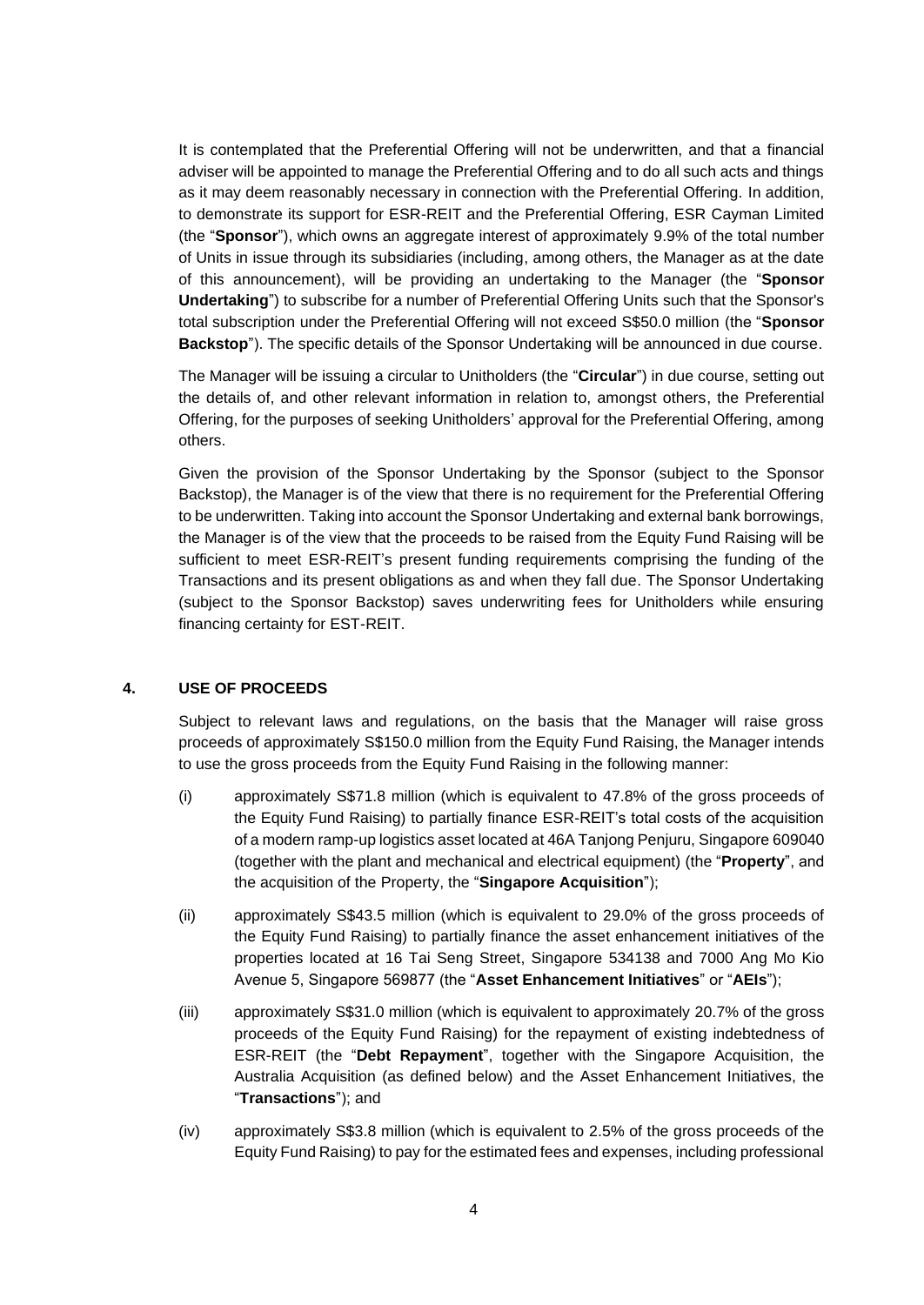fees and expenses, incurred or to be incurred by ESR-REIT in connection with the Equity Fund Raising.

Based on the timing requirements for the funding of the Singapore Acquisition and the Asset Enhancement Initiatives, subject to relevant laws and regulations, the Manager intends to use the gross proceeds of approximately S\$100.0 million from the Private Placement in the following manner:

- (i) approximately S\$71.8 million (which is equivalent to 71.8% of the gross proceeds of the Private Placement) to partially finance the Singapore Acquisition;
- (ii) approximately S\$24.5 million (which is equivalent to 24.5% of the gross proceeds of the Private Placement) to partially finance the Asset Enhancement Initiatives; and
- (iii) approximately S\$3.8 million (which is equivalent to 3.8% of the gross proceeds of the Private Placement) to pay for the estimated fees and expenses, including professional fees and expenses, incurred or to be incurred by ESR-REIT in connection with the Equity Fund Raising.

For clarity, the Manager will announce details of the intended utilisation of the proceeds of the Preferential Offering at the appropriate time

Notwithstanding its current intention, in the event that the Equity Fund Raising is completed but the Singapore Acquisition, the Asset Enhancement Initiatives and/or the Debt Repayment do not proceed for whatever reason, the Manager may, subject to relevant laws and regulations, utilise the net proceeds from the Equity Fund Raising at its absolute discretion for other purposes, including, without limitation, for funding capital expenditures.

Pending the deployment of the net proceeds from the Equity Fund Raising, the net proceeds may, subject to relevant laws and regulations, be deposited with banks and/or financial institutions or be used to repay outstanding borrowings or for any other purpose on a short-term basis as the Manager may, in its absolute discretion, deem fit.

The Manager will make periodic announcements on the utilisation of the net proceeds of the Equity Fund Raising via SGXNET as and when such funds are materially disbursed and whether such a use is in accordance with the stated use and in accordance with the percentage allocated. Where proceeds are to be used for working capital purposes, the Manager will disclose a breakdown with specific details on the use of proceeds for working capital in ESR-REIT's announcements on the use of proceeds and in ESR-REIT's annual report and where there is any material deviation from the stated use of proceeds, the Manager will announce the reasons for such deviation.

#### **5. The Singapore Acquisition**

The Manager announced on 6 May 2021 that ESR-REIT has, through RBC Investor Services Trust Singapore Limited (as trustee of ESR-REIT) (the "**Trustee**"), entered into a put and call option agreement with Montview Investments Pte. Ltd. in connection with the Singapore Acquisition at a purchase consideration of S\$112.0 million.

Please refer to ESR-REIT's announcement titled "Proposed Acquisition of 46A Tanjong Penjuru" dated 6 May 2021 (the "**Singapore Acquisition Announcement**") for further details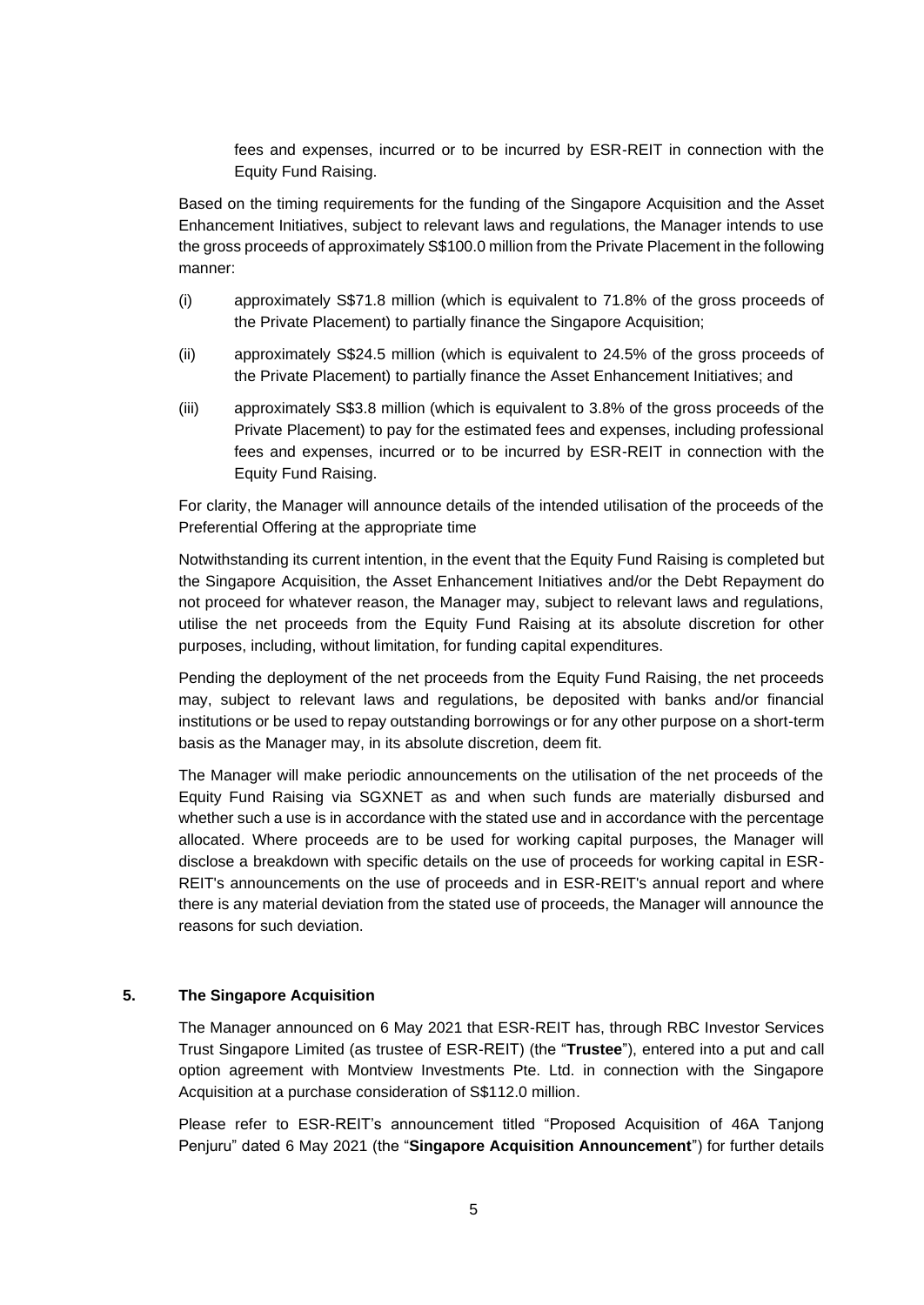of the Singapore Acquisition.

### **6. The Australia Acquisition**

It was also announced by the Manager on 6 May 2021 that ESR-REIT has, through the Trustee, acquired 10.0% of the total issued units of ESR Australia Logistics Partnership (the "**Australia Acquisition**", and together with the Singapore Acquisition, the "**Acquisitions**"), which indirectly holds 33 income-producing properties, two land parcels for future development and two properties which are currently under development.

Please refer to ESR-REIT's announcement titled "Acquisition of Stake in 37 Australian Assets via 10.0% of the Units in ESR Australia Logistics Partnership" dated 6 May 2021 (the "**Australia Acquisition Announcement**") for further details of the Australia Acquisition.

### **7. Asset Enhancement Initiatives**

### **7.1 16 Tai Seng Street**

16 Tai Seng Street is centrally located within the Paya Lebar iPark, an industrial hub for lifestylerelated and light manufacturing industries. The Manager intends to conduct asset enhancement initiatives on 16 Tai Seng Street which will include redesigning and repositioning works to the façade, drop-off point, lift lobbies, lifts, the external linkway to the Mass Rapid Transit station and to maximise the plot ratio by adding an additional floor to increase gross floor area ("**GFA**") by approximately 29,000 square feet ("**sq ft**") or 13.8%. The asset enhancement initiatives in respect of 16 Tai Seng Street is expected to cost approximately S\$25.9 million.

## **7.2 7000 Ang Mo Kio Avenue 5 ("7000 AMK")**

On 17 June 2019, ESR-REIT issued a news release on plans to conduct AEI on, among others, 7000 AMK. The AEI to 7000 AMK was to develop a new building for various prospective tenants and were expected to cost approximately S\$35.7 million and was intended to develop 7000 AMK such that it would be suitable for advanced manufacturing, info-communications and data centre tenants given its location and the availability of power. However, in view of the current demand for quality high-specifications spaces from the advance manufacturing and electronics sector, the Manager intends to proceed with the AEI to 7000 AMK on a multi-tenanted basis to create approximately 265,000 sq ft of additional GFA. This requires changes to the design plans which the Manager expects will result in additional costs of approximately S\$17.6 million. The new design has the flexibility and specifications that are suitable for potential data centre tenants. The revised total cost for the AEI to 7000 AMK is expected to be S\$53.3 million. After the Asset Enhancement Initiatives, there will be approximately 230,000 sq ft of un-utilised GFA remaining. ESR-REIT holds an economic interest of 80% in 7000 AMK, with the remaining stake held by Ho Lee Properties Pte Ltd.

## **8. THE FINANCIAL EFFECTS OF THE TRANSACTIONS**

## **8.1 METHOD OF FINANCING**

The Manager currently intends to finance the total cost of the Transactions by a combination of equity and debt. The proportion and mode of financing is disclosed below.

## **8.2 ASSUMPTIONS**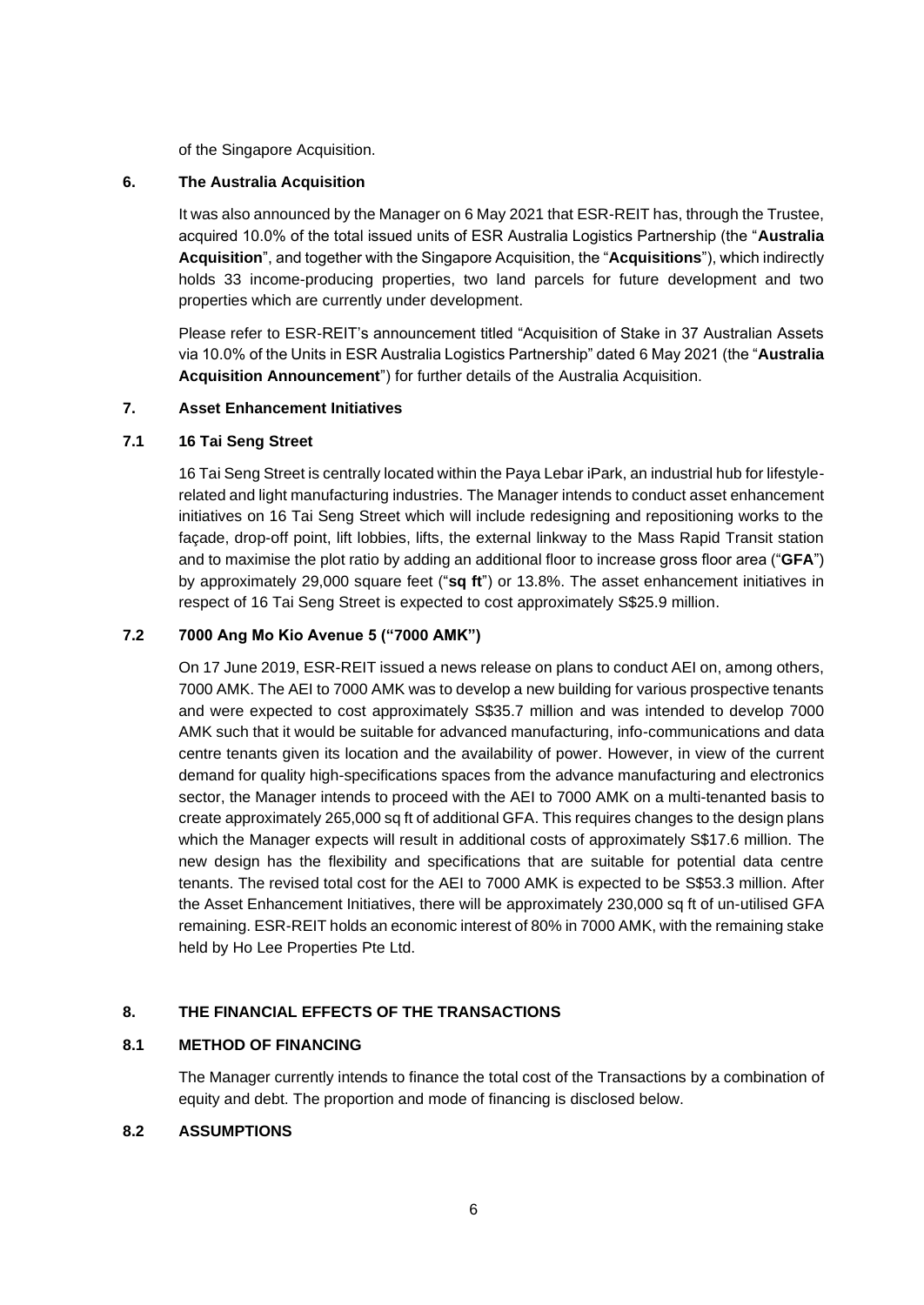The *pro forma* financial effects of the Transactions presented below are strictly for illustration purposes only and do not reflect the actual position of ESR-REIT following completion of the Transactions. The *pro forma* financial effects were prepared based on ESR-REIT's latest audited financial statements for the financial year ended 31 December 2020 ("**FY2020**") and the following assumptions:

## **A. For an EFR Size of S\$125.0 million:**

- (i) assuming that approximately 333.3 million new Units are issued at an illustrative issue price of S\$0.375 per new Unit to raise gross proceeds of S\$125.0 million from the Equity Fund Raising;
- (ii) approximately S\$71.8 million from the Equity Fund Raising and approximately S\$47.8 million of existing bank loan facilities with an all-in interest cost of approximately 1.85% per annum are used to finance ESR-REIT's total costs of the Singapore Acquisition;
- (iii) approximately S\$62.4 million of bank loan facilities with an all-in interest cost of approximately 2.31% per annum are used to finance ESR-REIT's total costs of the Australia Acquisition;
- (iv) approximately S\$43.5 million from the Equity Fund Raising are used to finance the AEIs;
- (v) approximately S\$6.6 million from the Equity Fund Raising are used for the Debt Repayment;
- (vi) approximately S\$3.1 million from the Equity Fund Raising and approximately S\$8.3 million of existing bank loan facilities are used to pay for the stamp duties, acquisition fees in respect of the Singapore Acquisition, estimated professional and other fees and expenses (including upfront fees of the borrowings referred to in paragraph (ii) above) incurred or to be incurred by ESR-REIT in connection with the Equity Fund Raising and the Transactions; and
- (vii) using an illustrative exchange rate of A\$1.000 : S\$1.032.

## **B. For an EFR Size of S\$150.0 million**:

- (i) assuming that approximately 400.0 million new Units are issued at an illustrative issue price of S\$0.375 per new Unit to raise gross proceeds of S\$150.0 million from the Equity Fund Raising;
- (ii) approximately S\$71.8 million from the Equity Fund Raising and approximately S\$47.8 million of existing bank loan facilities with an all-in interest cost of approximately 1.85% per annum are used to finance ESR-REIT's total costs of the Singapore Acquisition
- (iii) approximately S\$62.4 million of bank loan facilities with an all-in interest cost of approximately 2.31% per annum are used to finance ESR-REIT's total costs of the Australia Acquisition;
- (iv) approximately S\$43.5 million from the Equity Fund Raising are used to finance the AEIs;
- (v) approximately S\$31.0 million from the Equity Fund Raising are used for Debt Repayment;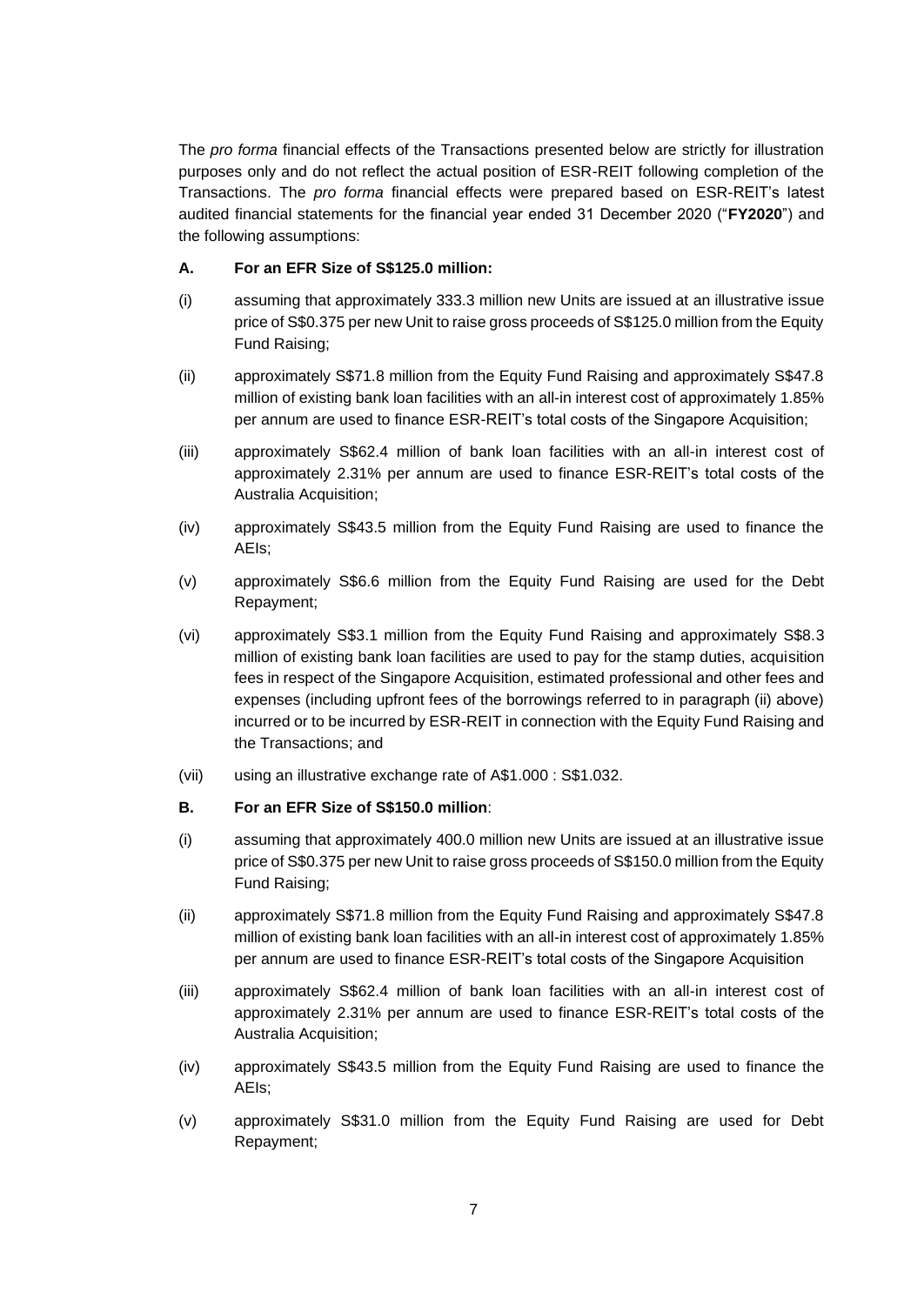- (vi) approximately S\$3.8 million from the Equity Fund Raising and approximately S\$8.3 million of existing bank loan facilities are used to pay for the stamp duties, acquisition fees in respect of the Singapore Acquisition, estimated professional and other fees and expenses (including upfront fees of the borrowings referred to in paragraph (ii) above) incurred or to be incurred by ESR-REIT in connection with the Equity Fund Raising and the Transactions; and
- (vii) using an illustrative exchange rate of A\$1.000 : S\$1.032.

## **8.3** *Pro Forma DPU*

**FOR ILLUSTRATIVE PURPOSES ONLY**: The *pro forma* financial effects of the Transactions on ESR-REIT's distribution per unit ("**DPU**") for FY2020, assuming the Transactions had been completed on 1 January 2020, and ESR-REIT held the properties pursuant to the Acquisitions and the sale units pursuant to the Australia Acquisition through to 31 December 2020:

|                                                                        | <b>Before the</b><br><b>Transactions and</b><br><b>EFR</b> | After the<br><b>Transactions and</b><br><b>EFR</b> size of<br><b>S\$125.0 million</b> | After the<br><b>Transactions and</b><br><b>EFR</b> size of<br><b>S\$150.0 million</b> |
|------------------------------------------------------------------------|------------------------------------------------------------|---------------------------------------------------------------------------------------|---------------------------------------------------------------------------------------|
| <b>Net Property Income</b><br>("NPI") (S\$'000)                        | 164,207                                                    | $174,736^{(1)}$                                                                       | $174,736^{(1)}$                                                                       |
| Dividend Income from<br>the Australian<br><b>Acquisition (S\$'000)</b> |                                                            | $4,216^{(2)}$                                                                         | $4,216^{(2)}$                                                                         |
| Income available for<br>distribution (S\$'000)                         | 99,127                                                     | 110,996                                                                               | 111,447                                                                               |
| Applicable number of<br><b>Units ('000)</b>                            | $3,540,250^{(3)}$                                          | $3,874,809^{(4)}$                                                                     | $3,941,476^{(5)}$                                                                     |
| DPU (cents)                                                            | 2.800                                                      | 2.865                                                                                 | 2.828                                                                                 |
| <b>DPU Accretion</b>                                                   |                                                            | 2.3%                                                                                  | 1.0%                                                                                  |

**Notes:**

(1) Includes the net property income from the AEIs based on assumed yield on cost of approximately 7.1%.

(2) Based on an assumed first year pre-tax dividend yield of approximately 7.3% on the purchase consideration of the Australia Acquisition (the "**Purchase Consideration**") and assuming 50% of the dividend income is subject to Australia withholding tax at 15%, the post-tax dividend income on the Purchase Consideration is approximately 6.8%.

- (3) Based on the applicable number of Units during FY2020.
- (4) Includes approximately 333.3 million new Units issued at the illustrative issue price of S\$0.375 per new Unit to raise gross proceeds of S\$125.0 million and approximately 1.2 million new Units issued as payment of management fees to the Manager for FY2020 at an illustrative issue price of S\$0.410 per Unit as at 5 May 2021.
- (5) Includes approximately 400.0 million new Units issued at the illustrative issue price of S\$0.375 per new Unit to raise gross proceeds of S\$150.0 million and approximately 1.2 million new Units issued as payment of management fees to the Manager for FY2020 at an illustrative issue price of S\$0.410 per Unit as at 5 May 2021.

## **8.4** *Pro Forma NAV*

**FOR ILLUSTRATIVE PURPOSES ONLY:** The *pro forma* financial effects of the Transactions on the net asset value ("**NAV**") per Unit of ESR-REIT as at 31 December 2020, assuming the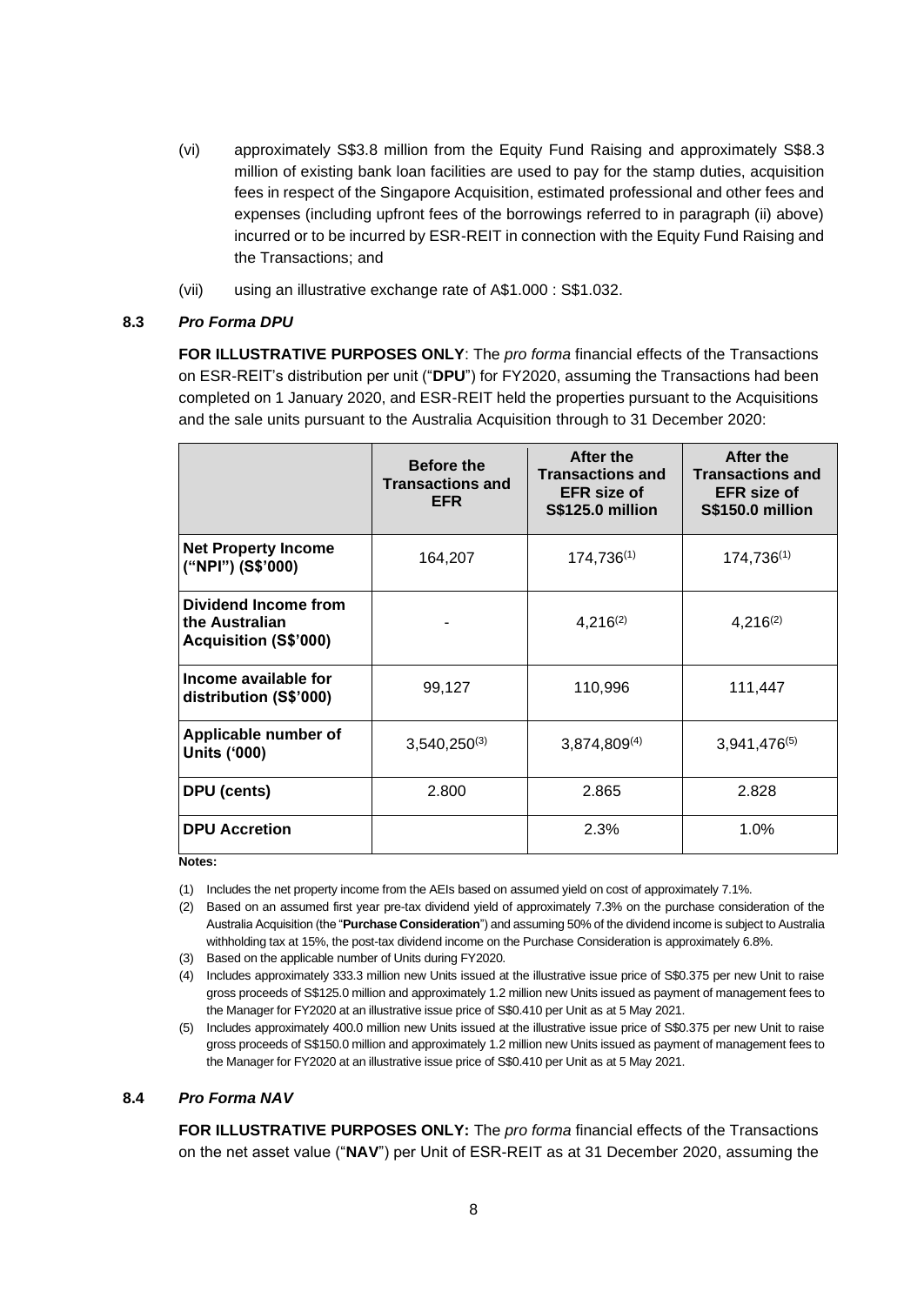Transactions had been completed on 31 December 2020 are as follows:

|                                              | <b>Before the</b><br><b>Transactions and</b><br><b>EFR</b> | After the<br><b>Transactions and</b><br><b>EFR</b> size of<br><b>S\$125.0 million</b> | After the<br><b>Transactions and</b><br><b>EFR</b> size of<br><b>S\$150.0 million</b> |
|----------------------------------------------|------------------------------------------------------------|---------------------------------------------------------------------------------------|---------------------------------------------------------------------------------------|
| NAV attributable to<br>Unitholders (S\$'000) | 1,446,990                                                  | $1,561,306^{(2)}$                                                                     | 1,585,681(2)                                                                          |
| Number of Units ('000)                       | $3,576,362^{(1)}$                                          | $3,909,695^{(3)}$                                                                     | $3,976,362^{(4)}$                                                                     |
| <b>NAV per ESR-REIT Unit</b><br>(cents)      | 40.5                                                       | 39.9                                                                                  | 39.9                                                                                  |

**Notes**:

(1) Number of Units in issue as at 31 December 2020.

(2) After payment of approximately S\$7.6 million in stamp duties, acquisition fees in respect of the Singapore Acquisition, estimated fees and expenses, professional fees and expenses, incurred or to be incurred by ESR-REIT in connection with the Transactions.

(3) Includes approximately 333.3 million new Units issued at the illustrative issue price of S\$0.375 per new Unit to raise net proceeds of S\$121.9 million.

(4) Includes approximately 400.0 million new Units issued at the illustrative issue price of S\$0.375 per new Unit to raise net proceeds of S\$146.3 million.

#### **8.5** *Pro Forma* **Capitalisation and Gearing**

**FOR ILLUSTRATIVE PURPOSES ONLY**: The *pro forma* financial effects of the Transactions on the capitalisation and gearing of ESR-REIT as at 31 December 2020, assuming the Transactions had been completed on 31 December 2020, are as follows:

|                                              | <b>Before the</b><br><b>Transactions and</b><br><b>EFR</b> | After the<br><b>Transactions and</b><br><b>EFR</b> size of<br><b>S\$125.0 million</b> | After the<br><b>Transactions and</b><br><b>EFR</b> size of<br><b>S\$150.0 million</b> |
|----------------------------------------------|------------------------------------------------------------|---------------------------------------------------------------------------------------|---------------------------------------------------------------------------------------|
| Gross debt (S\$'000)                         | 1,264,926                                                  | 1,376,939                                                                             | 1,352,564                                                                             |
| <b>Total deposited property</b><br>(S\$'000) | 3,038,272                                                  | 3,268,223                                                                             | 3,268,223                                                                             |
| Aggregate Leverage(1)(2)                     | 41.6%                                                      | $42.1\%^{(2)}$                                                                        | $41.4\%^{(3)}$                                                                        |

**Note:**

- (1) Includes ESR-REIT's 49% share of the borrowings, lease liabilities and total assets of PTC Logistics Hub LLP but excludes the effects arising from the adoption of Financial Reporting Standard (FRS) 116 *Leases* which became effective on 1 January 2019 where such effects relate to operating leases that were entered into in the ordinary course of ESR-REIT's business and were in effect before 1 January 2019.
- (2) On 28 April 2021, ESR-REIT announced the divestment of 11 Serangoon North Avenue 5 and 3C Toh Guan Road East for approximately S\$53.0 million (the "**Divestment**"). Assuming the Divestment had been completed on 31 December 2020 and the net proceeds from the Divestment had been fully utilised to repay outstanding borrowings, the pro forma aggregate leverage of ESR-REIT as at 31 December 2020 would have been reduced by approximately 1.0% from 42.1% to 41.1%.
- (3) On 28 April 2021, ESR-REIT announced the divestment of 11 Serangoon North Avenue 5 and 3C Toh Guan Road East for approximately S\$53.0 million. Assuming the Divestment had been completed on 31 December 2020 and the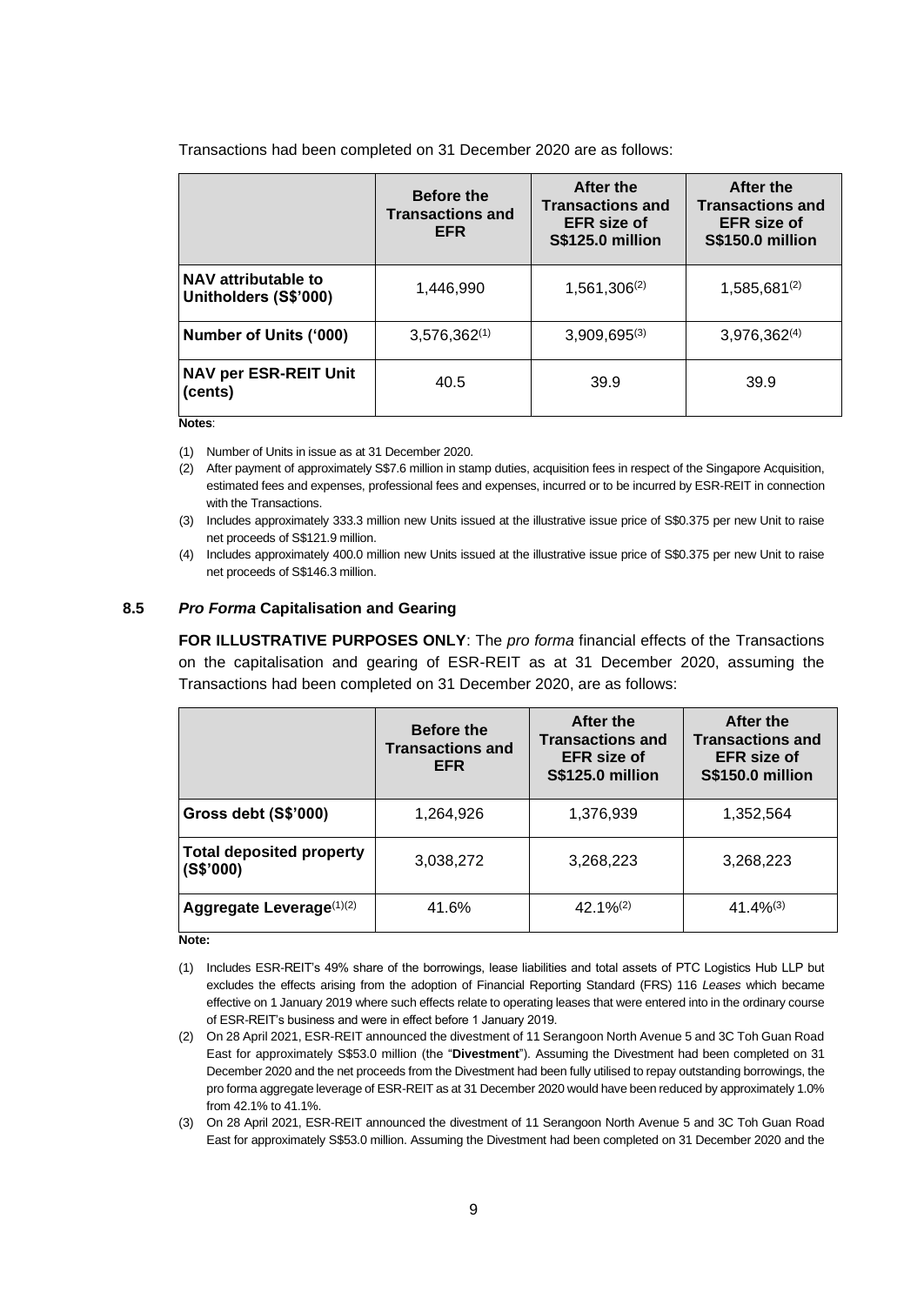net proceeds from the Divestment had been fully utilised to repay outstanding borrowings, the *pro forma* aggregate leverage of ESR-REIT as at 31 December 2020 would have been reduced by approximately 1.0% from 41.4% to 40.4%.

### **9. RATIONALE FOR THE EQUITY FUND RAISING**

The Manager intends to apply the net proceeds from the Equity Fund Raising towards the Transactions, which will bring the following benefits to Unitholders.

#### **9.1 The Acquisitions and the AEIs are DPU accretive and value enhancing**

The DPU accretions for the Acquisitions on a standalone *pro forma* historical basis for FY2020 are 0.4%<sup>5</sup> (in respect of the Singapore Acquisition, which shall be partially funded by proceeds raised from the Equity Fund Raising) and 2.9%<sup>6</sup> (in respect of the Australia Acquisition, which shall be fully funded by debt). The AEIs shall be partially funded by proceeds raised from the Equity Fund Raising. Please see Paragraph 8 above for the financial effects of the Transactions.

## **9.2 Use of proceeds are in line with the Manager's strategy of acquisition growth, diversification and organic growth**

The Singapore Acquisition strengthens ESR-REIT's exposure to the logistics sector from 23.3% to 26.0% (by rental income) of ESR-REIT's asset portfolio. The Property will be the sixth modern ramp-up warehouse, consequently increasing the proportion of modern ramp-up logistics assets from 68.2% to 83.9% (by rental income) in its logistics portfolio.

Located within the established Tanjong Penjuru logistics cluster, the Property allows the Manager to leverage on the resilient and growing demand for logistics space from both ecommerce and industrialists looking to stock up raw materials as the manufacturers shift from Just-In-Time manufacturing to Just-In-Case manufacturing.

In addition, opportunities exist to enhance specifications of the Property into air-conditioned warehouse space to capture higher rental demand through active asset management.



<sup>5</sup> Please refer to the Singapore Acquisition Announcement for further details.

<sup>6</sup> Please refer to the Australia Acquisition Announcement for further details.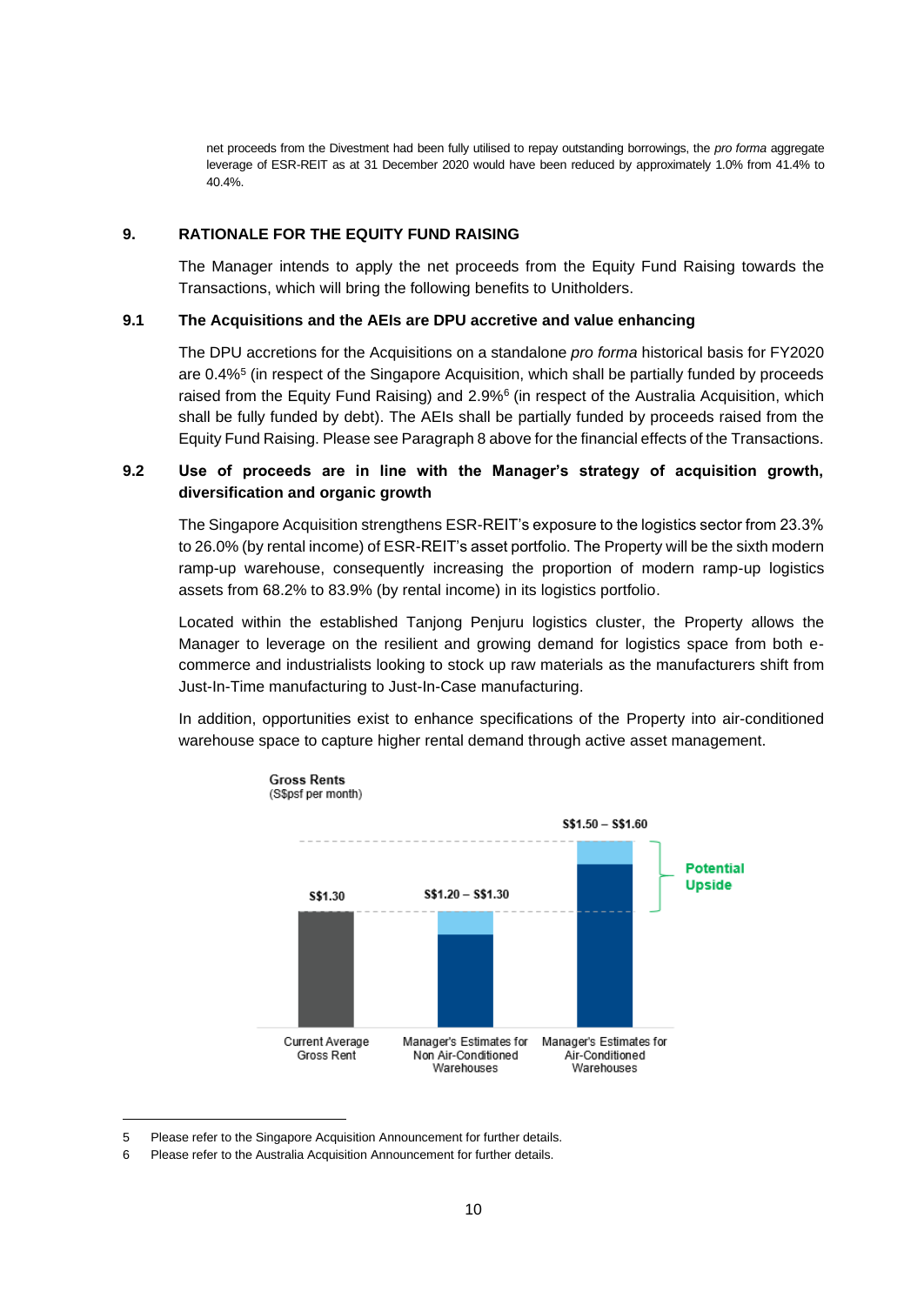The Australia Acquisition is ESR-REIT's maiden overseas acquisition, which provides geographical diversification and lengthens the weighted average land lease tenure of ESR-REIT's portfolio, and is in line with the Manager's strategy to invest in markets where the Sponsor has real estate operational capabilities and presence so as to leverage the Sponsor's capabilities in those markets.

The Asset Enhancement Initiatives reflect the Manager's commitment to continually seek organic growth by active asset management to unlock value. Creating new GFA through the development of un-utilised plot ratio for high-specifications assets will enhance ESR-REIT's portfolio to ensure that they remain relevant to the needs and demands of industrialists in the manufacturing and data centre sectors.

## **9.3 Maintaining ESR-REIT's balance sheet and capital structure and enhancing its financial flexibility**

<span id="page-10-0"></span>On a *pro forma* basis as at 31 December 2021, assuming the Equity Fund Raising raised gross proceeds of up to approximately S\$150.0 million, ESR-REIT's aggregate leverage is expected to decrease from 41.6%<sup>[7](#page-10-0)</sup> to 41.4%<sup>7</sup> after the Equity Fund Raising and following the completion of the Transactions. On 28 April 2021, ESR-REIT announced the divestment of 11 Serangoon North Avenue 5 and 3C Toh Guan Road East for approximately S\$53.0 million. Assuming the Divestment had been completed on 31 December 2020 and the net proceeds from the Divestment had been fully utilised to repay outstanding borrowings, the *pro forma* aggregate leverage of ESR-REIT as at 31 December 2020 would have been reduced by approximately 1.0% from 41.4% to 40.4%.

The proposed funding of the Transactions through a mix of debt and equity is part of the Manager's active capital management strategy for ESR-REIT, while the commitment by the Sponsor to subscribe for the Preferential Offering New Units pursuant to the Sponsor Undertaking (subject to the Sponsor Backstop) further demonstrates the Sponsor's support for ESR-REIT. The Manager believes that this will provide ESR-REIT with greater financial capacity to capitalise on potential growth opportunities as and when they may arise. The Manager will also continue to evaluate value-accretive opportunities while maintaining a well-balanced capital structure.

## **9.4 Possible increase in trading liquidity of the Units**

The New Units to be issued pursuant to the Equity Fund Raising will increase the number of Units in issue. This increase in the total number of Units in issue and the enlarged Unitholder base are expected to improve the trading liquidity of the Units.

## **10. AUTHORITY TO ISSUE NEW UNITS**

The Manager will be relying on the general mandate obtained at ESR-REIT's annual general meeting held on 22 April 2021 for the issue of the New Units pursuant to the Private Placement. The Manager will be obtaining the approval of Unitholders at an extraordinary general meeting for the issue of the New Units pursuant to the Preferential Offering and will announce details of the Preferential Offering at the appropriate time.

<sup>7</sup> As at 31 December 2021.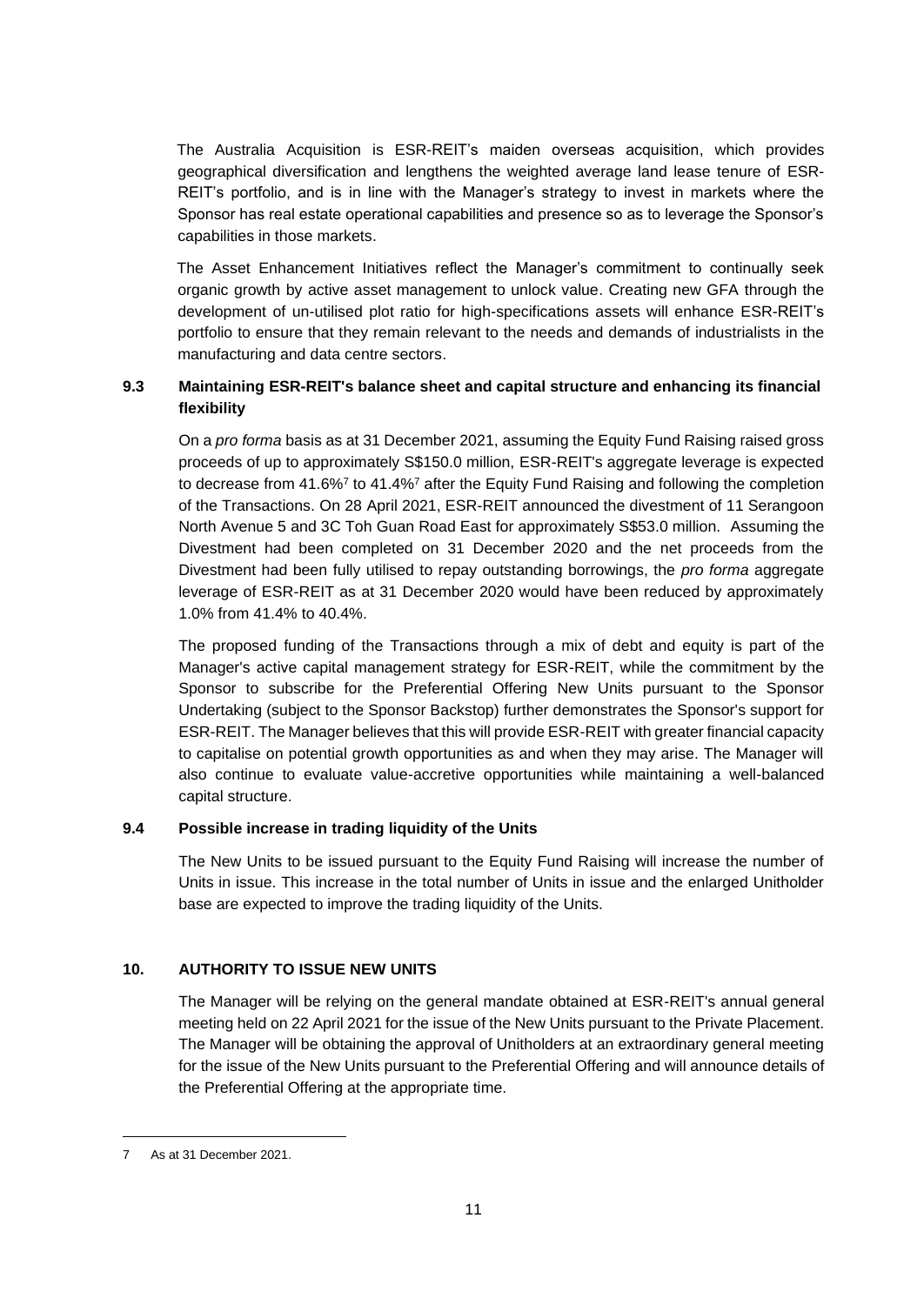### **11. ELIGIBILITY TO PARTICIPATE IN THE PRIVATE PLACEMENT**

The offer of New Units under the Private Placement will be made to eligible institutional, accredited and other investors.

The New Units have not been and will not be registered under the United States Securities Act of 1933, as amended (the "**Securities Act**") or the securities laws of any state or other jurisdiction of the United States, or under the securities laws of any other jurisdiction, and may not be offered, sold, resold, granted, delivered, allotted, taken up or transferred, directly or indirectly, in the United States except pursuant to an exemption from the registration requirements of the Securities Act and in compliance with applicable state laws.

The New Units will not be offered or sold to any person in the United Kingdom except in circumstances which have not resulted and will not result in an offer to the public in contravention of section 85(1) of the United Kingdom Financial Services and Markets Act 2000 (as amended) ("**FSMA**") or article 3(1) of Regulation (EU) 2017/1129 as it forms part of domestic law pursuant to section 3 of the European Union (Withdrawal) Act 2018 (as amended) (the "**EUWA**").

The New Units will not be offered, sold or otherwise made available to and should not be offered, sold or otherwise made available to any person who is not a professional investor (as defined in the United Kingdom Alternative Investment Fund Managers Regulations 2013) and will not be offered, sold or otherwise made available to and should not be offered, sold or otherwise made available to any person who is a retail investor in the United Kingdom. For these purposes, a retail investor means a person who is one (or more) of: (a) a retail client (as defined in point (7) of Article 2(1) of Regulation (EU) No. 600/2014 as it forms part of domestic law pursuant to section 3 of the EUWA) who is not a professional client; or (b) a customer, where that customer would not qualify as a professional client. For these purposes the term "customer" means a customer within the meaning of the provisions of FSMA and any rules or regulations made under FSMA which were relied on immediately before 23:00 (GMT) on 31 December 2020 to implement Directive (EU) 2016/97 of the European Parliament and of the Council of 20 January 2016 on insurance distribution.

The Manager, along with the Joint Global Co-ordinators and Bookrunners, reserves the absolute discretion in determining whether to allow such participation as well as the persons who may be allowed to do so.

## **12. STATUS OF THE NEW UNITS**

## **12.1 Entitlement to Advanced Distribution**

ESR-REIT's distribution policy is to distribute at least 90.0% of its annual distributable income, comprising substantially its income from the letting of the properties owned by it after deduction of allowable expenses, on a quarterly basis to Unitholders.

In connection with the Private Placement, the Manager intends to declare, in respect of the Units in issue on the day immediately prior to the date on which the New Units pursuant to the Private Placement are issued (the "**Existing Units**"), an advanced distribution for the period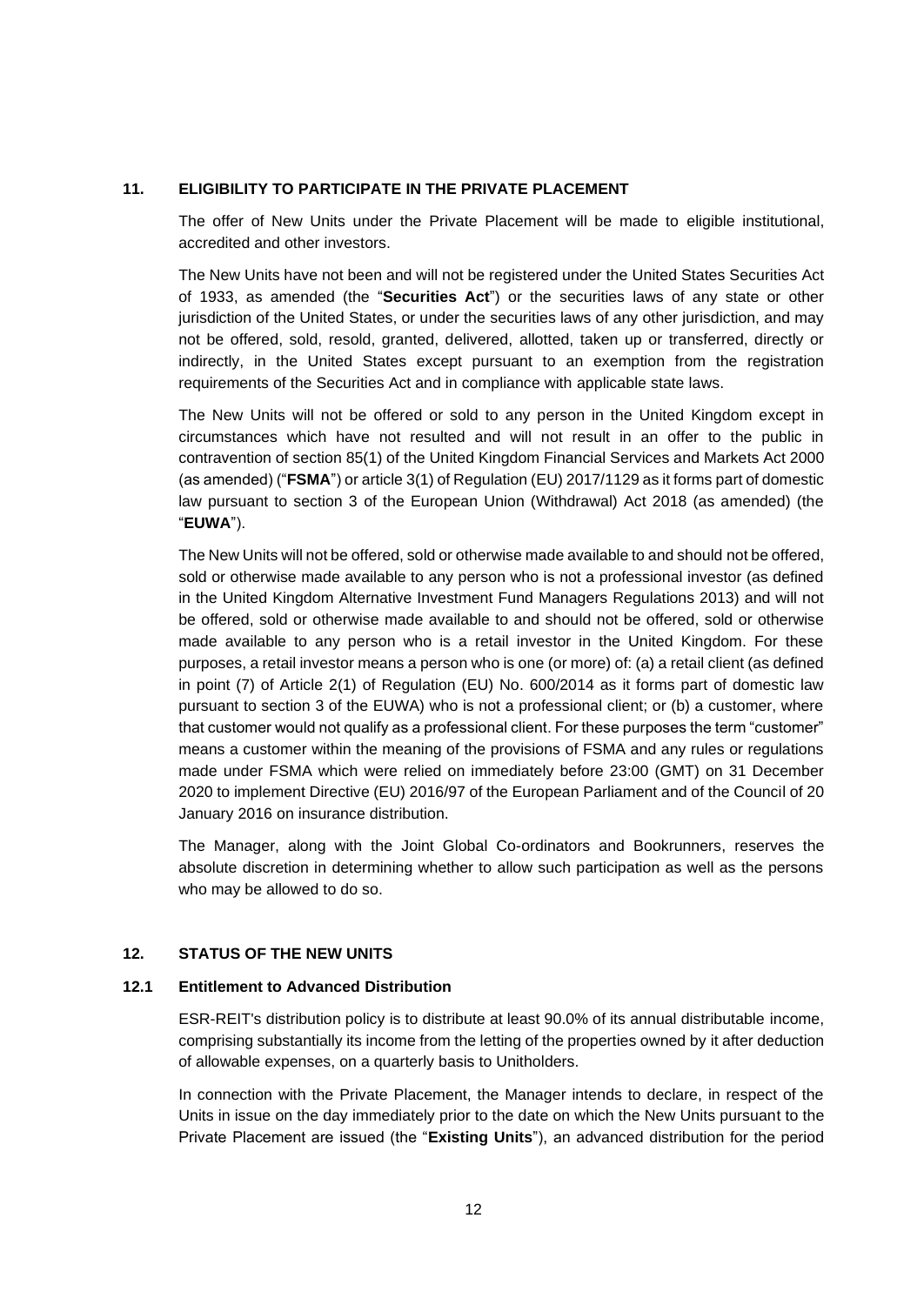from 1 April 2021 to 17 May 2021, being the day immediately prior to the date on which the New Units are issued pursuant to the Private Placement (the "**Advanced Distribution**"). The distribution per Existing Unit under the Advanced Distribution is estimated to be between 0.389 Singapore cents to 0.431 Singapore cents (the "**Advanced Distribution Range**"). A further announcement on the actual quantum of the Advanced Distribution (which may differ from the estimate above) will be made by the Manager in due course.

The New Units pursuant to the Private Placement are expected to be issued and listed on or around 18 May 2021. The Advanced Distribution is intended to ensure that the distributable income accrued by ESR-REIT up to the day immediately preceding the date of issue of the New Units pursuant to the Private Placement (which at this point, will be entirely attributable to the Existing Units) is only distributed in respect of the Existing Units, and is being proposed as a means to ensure fairness to holders of the Existing Units.

The next distribution thereafter will comprise ESR-REIT's distributable income for the period from the day the New Units are issued pursuant to the Private Placement to 30 June 2021. Quarterly distributions will resume thereafter.

### **12.2 Status of New Units issued pursuant to the Private Placement**

The New Units issued pursuant to the Private Placement will, upon issue and delivery, rank *pari passu* in all respects with the Existing Units, including the eligibility to participate in the Preferential Offering and the right to distributions out of ESR-REIT's distributable income from the day of issuance of the New Units pursuant to the Private Placement as well as all distributions thereafter, other than in respect of the Advanced Distribution.

**For the avoidance of doubt, the holders of the New Units to be issued pursuant to the Private Placement will not be entitled to the Advanced Distribution.**

## **13. APPLICATION TO THE SGX-ST FOR APPROVAL IN-PRINCIPLE**

The Manager will make a formal application to the SGX-ST for the listing of, dealing in and quotation of, the Private Placement New Units on the Main Board of the SGX-ST. An announcement will be made upon the receipt of such in-principle approval from the SGX-ST.

## **BY ORDER OF THE BOARD**

## **ESR Funds Management (S) Limited**

As Manager of ESR-REIT (Company Registration No. 200512804G, Capital Markets Services Licence No.1001312-5)

## **Adrian Chui**

Chief Executive Officer and Executive Director 6 May 2021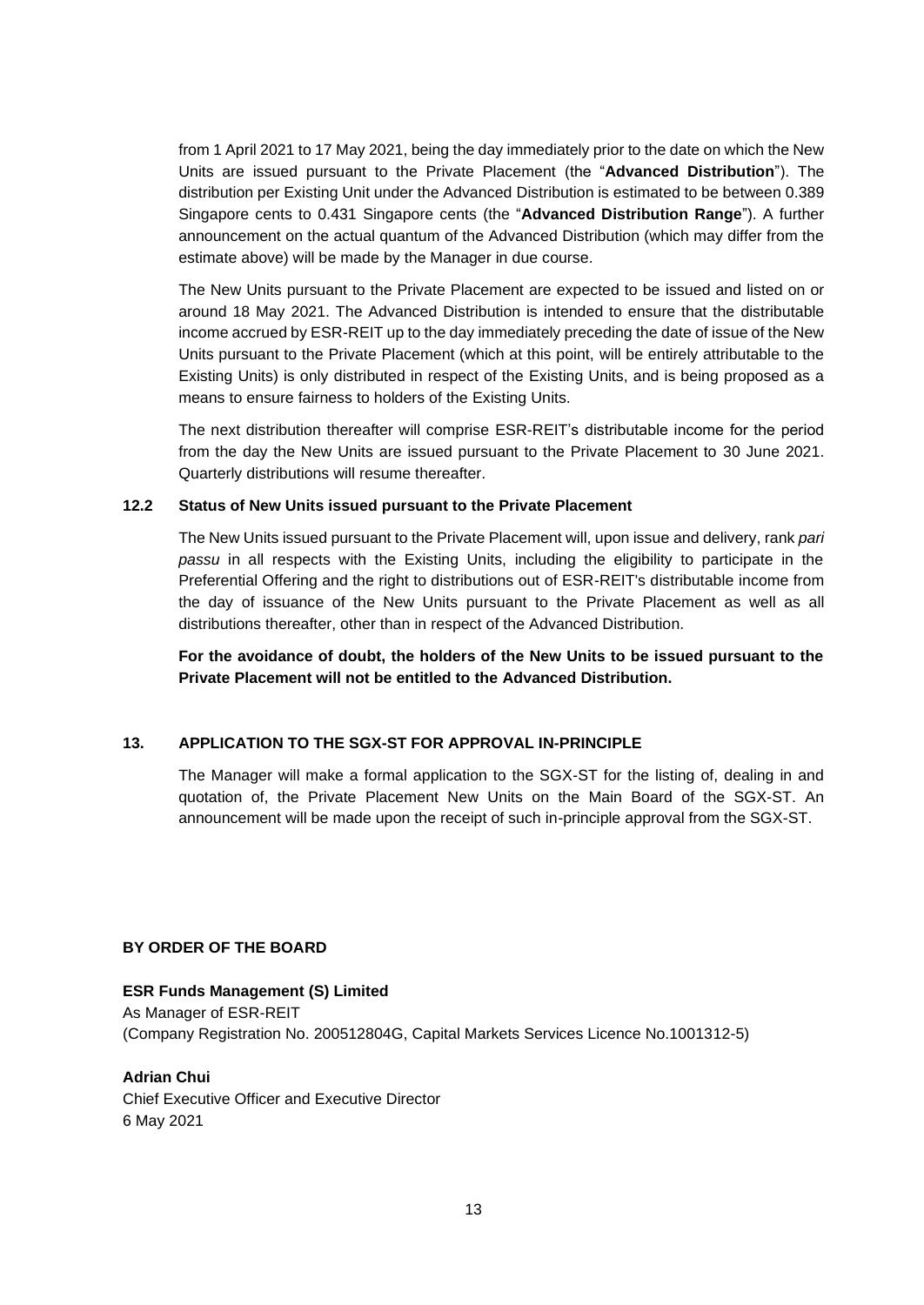For further enquiries, please contact:

# **ESR Funds Management (S) Limited** Gloria Low Corporate Communications Manager

Tel: +65 6827 9332 Email: gloria.low@esr-reit.com.sg Lyn Ong Investor Relations Manager Tel: +65 6827 9504 Email: lyn.ong@esr-reit.com.sg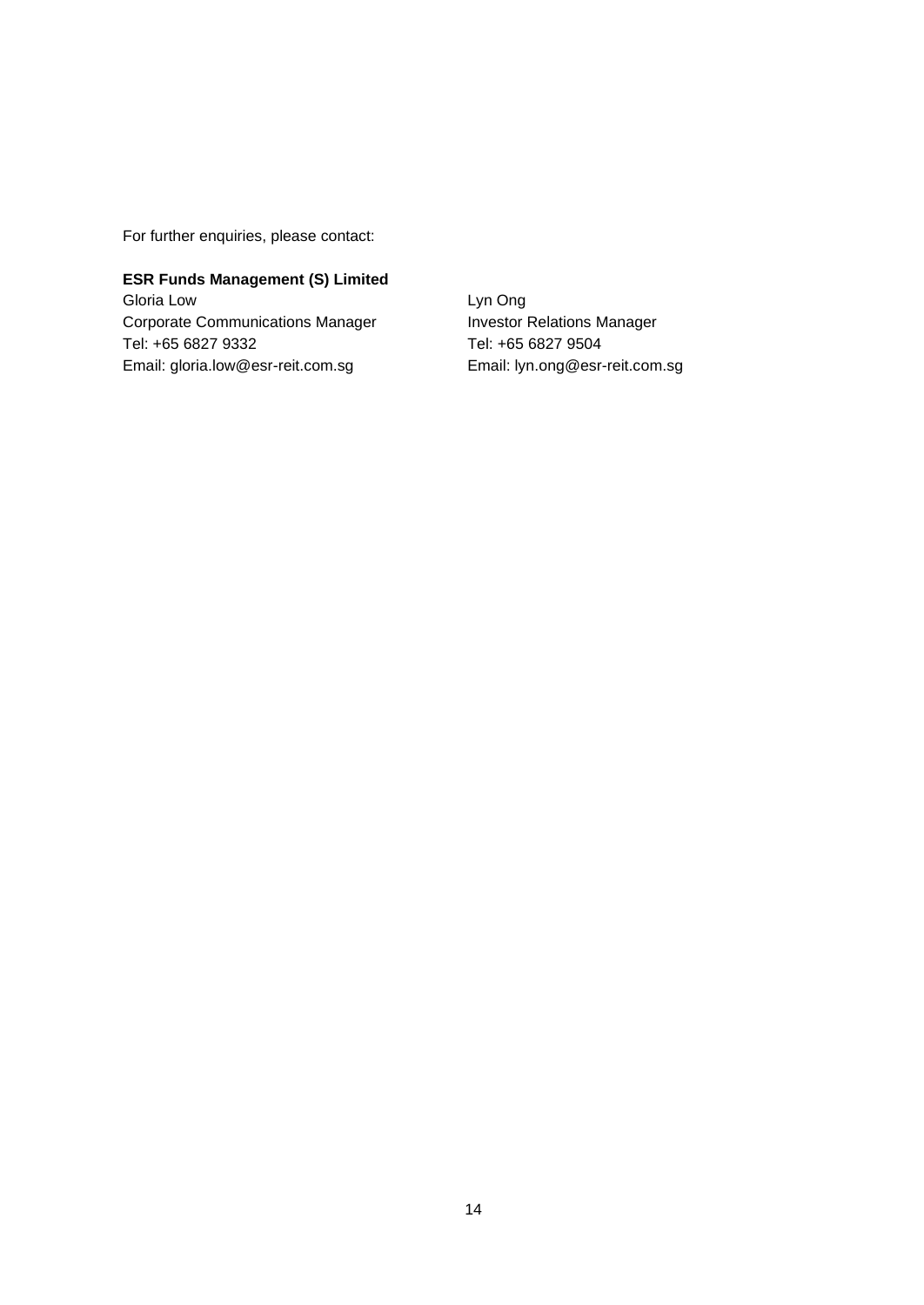## **About ESR-REIT**

ESR-REIT has been listed on Singapore Exchange Securities Trading Limited since 25 July 2006.

ESR-REIT invests in quality income-producing industrial properties and as at 31 December 2020 holds interest in a diversified portfolio of 57 properties located across Singapore, with a total gross floor area of approximately 15.1 million square feet and an aggregate property value of S\$3.1 billion<sup>8</sup>. The properties are in the following business sectors: Business Park, High-Specs Industrial, Logistics/Warehouse and General Industrial, and are located close to major transportation hubs and key industrial zones island-wide.

The Manager's objective is to provide Unitholders with a stable income stream through the successful implementation of the following strategies:

- Acquisition of value-enhancing properties;
- Proactive asset management;
- Divestment of non-core properties; and
- Prudent capital and risk management.

ESR Funds Management (S) Limited, the Manager of ESR-REIT, is owned by namely, ESR Cayman Limited ("**ESR**") (67.3%), Shanghai Summit Pte. Ltd. (25.0%), and Mitsui & Co., Ltd (7.7%).

For further information on ESR-REIT, please visit [www.esr-reit.com.sg.](http://www.esr-reit.com.sg/)

## **About the Sponsor, ESR**

ESR is the largest APAC focused logistics real estate platform by gross floor area ("**GFA**") and by value of the assets owned directly and by the funds and investment vehicles it manages. ESR and the funds and investment vehicles it manages are backed by some of the world's preeminent investors including APG, CPP Investments, JD.com, Oxford Properties, PGGM and SK Holdings. The ESR platform spans major economies across the APAC region, including the People's Republic of China, Japan, South Korea, Singapore, Australia and India. As of 31 December 2020, the fair value of the properties directly held by ESR and the assets under management with respect to the funds and investment vehicles managed by ESR recorded approximately US\$30 billion, and GFA of properties completed and under development as well as GFA to be built on land held for future development comprised over 20 million sqm in total. Listed on the Main Board of The Stock Exchange of Hong Kong Limited in November 2019, ESR is a constituent of the FTSE Global Equity Index Series (Large Cap), Hang Seng Composite Index and MSCI Hong Kong Index.

For more information on ESR, please visit [www.esr.com.](http://www.esr.com/)

<sup>8</sup> Includes 100% of the valuation of 7000 Ang Mo Kio Avenue 5 and 48 Pandan Road, in which ESR-REIT holds 80% interest in 7000 Ang Mo Kio Avenue 5 and 49% interest in 48 Pandan Road, but excludes the effects arising from the adoption of Financial Reporting Standard (FRS) 116 Leases which became effective on 1 January 2019. Valuation as at 31 December 2020.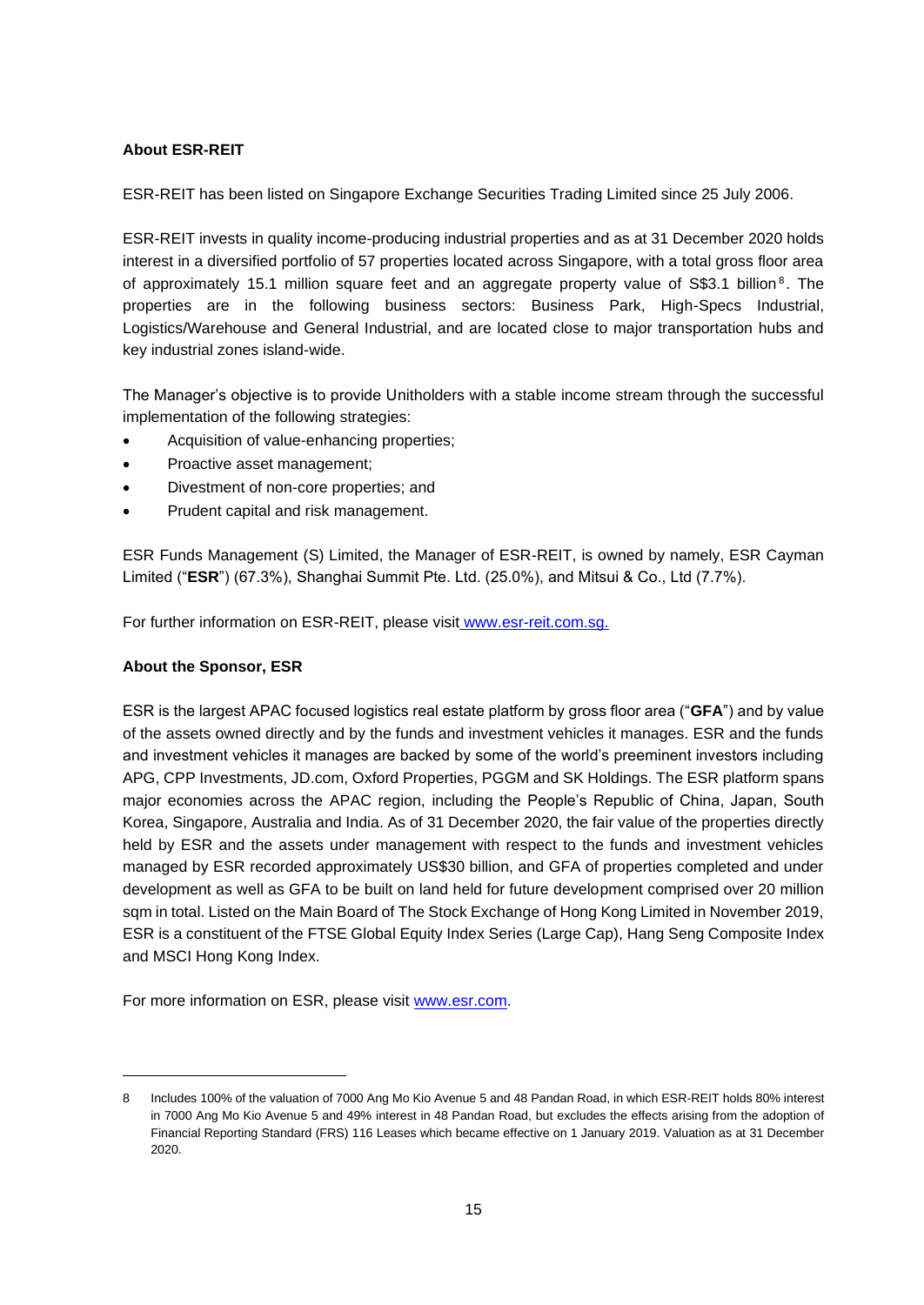#### **Important Notice**

**This announcement is not for publication or distribution, directly or indirectly, in or into the United States and is not an offer of securities for sale or an invitation or offer to acquire, purchase or subscribe for securities in the United States or any other jurisdictions.**

The value of Units and the income derived from them may fall as well as rise. Units are not investments or deposits in, or liabilities or obligations, of the Manager, the Trustee, or any of their respective related corporations and affiliates (individually and collectively "**Affiliates**"). An investment in Units is subject to equity investment risk, including the possible delays in repayment and loss of income or the principal amount invested. Neither ESR-REIT, the Manager, the Trustee nor any of the Affiliates guarantees the repayment of any principal amount invested, the performance of ESR-REIT, any particular rate of return from investing in ESR-REIT, or any taxation consequences of an investment in ESR-REIT. Any indication of ESR-REIT's performance returns is historical and cannot be relied on as an indicator of future performance.

Investors have no right to request that the Manager redeem or purchase their Units while the Units are listed. It is intended that investors may only deal in their Units through trading on the SGX-ST. Listing of the Units on the SGX-ST does not guarantee a liquid market for the Units. This material may contain forward-looking statements that involve assumptions, risks and uncertainties. Actual future performance, outcomes and results may differ materially from those expressed in forward-looking statements as a result of a number of risks, uncertainties and assumptions. Representative examples of these factors include (without limitation) general industry and economic conditions, interest rate trends, cost of capital and capital availability, competition from similar developments, shifts in expected levels of occupancy or property rental income, changes in operating expenses, governmental and public policy changes and the continued availability of financing in amounts and on terms necessary to support ESR-REIT's future business. You are cautioned not to place undue reliance on these forward-looking statements, which are based on the Manager's current view of future events.

This material is for informational purposes only and does not have regard to your specific investment objectives, financial situation or your particular needs. Any information contained in this material is not to be construed as investment or financial advice and does not constitute an offer or an invitation to invest in ESR-REIT or any investment or product of or to subscribe to any services offered by the Manager, the Trustee or any of the Affiliates.

This announcement is not for release, publication or distribution, directly or indirectly, in or into the United States, European Economic Area, United Kingdom (other than to professional investors), Canada, Japan or Australia, and should not be distributed, forwarded to or transmitted in or into any jurisdiction where to do so might constitute a violation of applicable securities laws or regulations.

ESR-REIT is an unregulated collective investment scheme for the purposes of the FSMA, which has not been authorised or recognised by the United Kingdom Financial Conduct Authority (the "**FCA**"). The promotion of the Units and the distribution of this announcement in the United Kingdom is accordingly restricted by law.

Where the person distributing this announcement is:

- (i) a person authorised under FSMA to carry on business in the United Kingdom, this announcement is being communicated only to:
	- (a) persons outside the United Kingdom;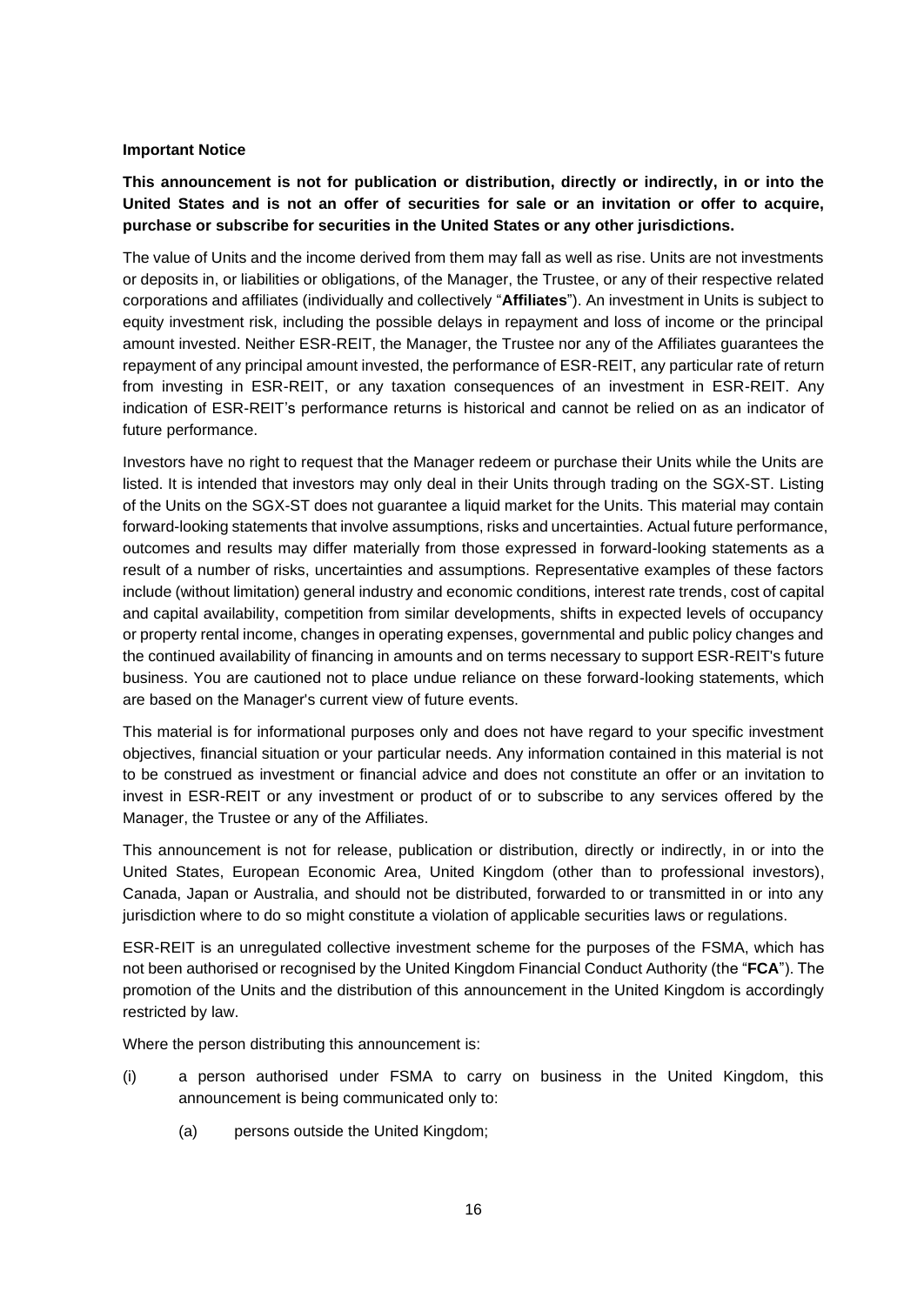- (b) firms that are authorised under FSMA and certain other persons who are investment professionals falling within Article 14 of the Financial Services and Markets Act 2000 (Promotion of Collective Investment Schemes) (Exemptions) Order 2001 (as amended) (the "**CIS Promotion Order**");
- (c) high net worth companies, unincorporated associations and other bodies within the categories described in Article 22 of the CIS Promotion Order;
- (d) the directors, officers and employees ("**A**") of any person falling within (i)(b)-(c) above ("**B**"), where this announcement is communicated to A in that capacity and where the responsibilities of A, when acting in that capacity, involve A in B's participation in unregulated schemes; or
- (e) persons to whom it may otherwise lawfully be communicated; and
- (ii) a person not authorised under FSMA, this announcement is being communicated only to:
	- (a) persons outside the United Kingdom;
	- (b) firms that are authorised under FSMA or certain other persons who are "investment professionals" falling within Article 19 of the Financial Services and Markets Act 2000 (Financial Promotion) Order 2005 (as amended) (the "**FPO**") and the directors, officers and employees ("**A**") of any such firms and persons ("**B**"), where this announcement is communicated to A in that capacity and where A's responsibilities, when acting in that capacity, involve A in the carrying on by B of controlled activities (as defined in the FPO);
	- (c) high net worth companies, unincorporated associations and other bodies falling within the categories described in Article 49 of the FPO and the directors, officers and employees ("**A**") of any such high net worth companies, unincorporated associations and other bodies ("**B**"), where this announcement is communicated to A in that capacity and where A's responsibilities, when acting in that capacity, involve A in B's engaging in investment activity;
	- (d) certified sophisticated investors falling within Article 50 of the FPO; or
	- (e) persons to whom it may otherwise lawfully be communicated,

(the persons described in (i) or (ii) as relevant, together "**Relevant Persons**").

This announcement should not be communicated, distributed, published or reproduced (in whole or in part) or disclosed by recipients to any other persons in the United Kingdom. Any person in the United Kingdom that is not a Relevant Person should not act or rely on this announcement. The provision of this announcement to, or reliance on it, by any person who is not a Relevant Person is unauthorised and may contravene FSMA, and any such person should return it immediately. Any Relevant Person seeking to rely on this announcement is warned that buying Units may expose the Relevant Person to a significant risk of losing all the property the Relevant Person invested. If a Relevant Person is in doubt about the Units the Relevant Person should consult a person authorised under FSMA who specialises in advising on such investments. The Manager is not authorised to carry on investment business in the UK and prospective investors are advised that all, or most, of the protections afforded by the UK regulatory system will not apply to any investment in the ESR-REIT and that compensation will not be available under the UK Financial Services Compensation Scheme.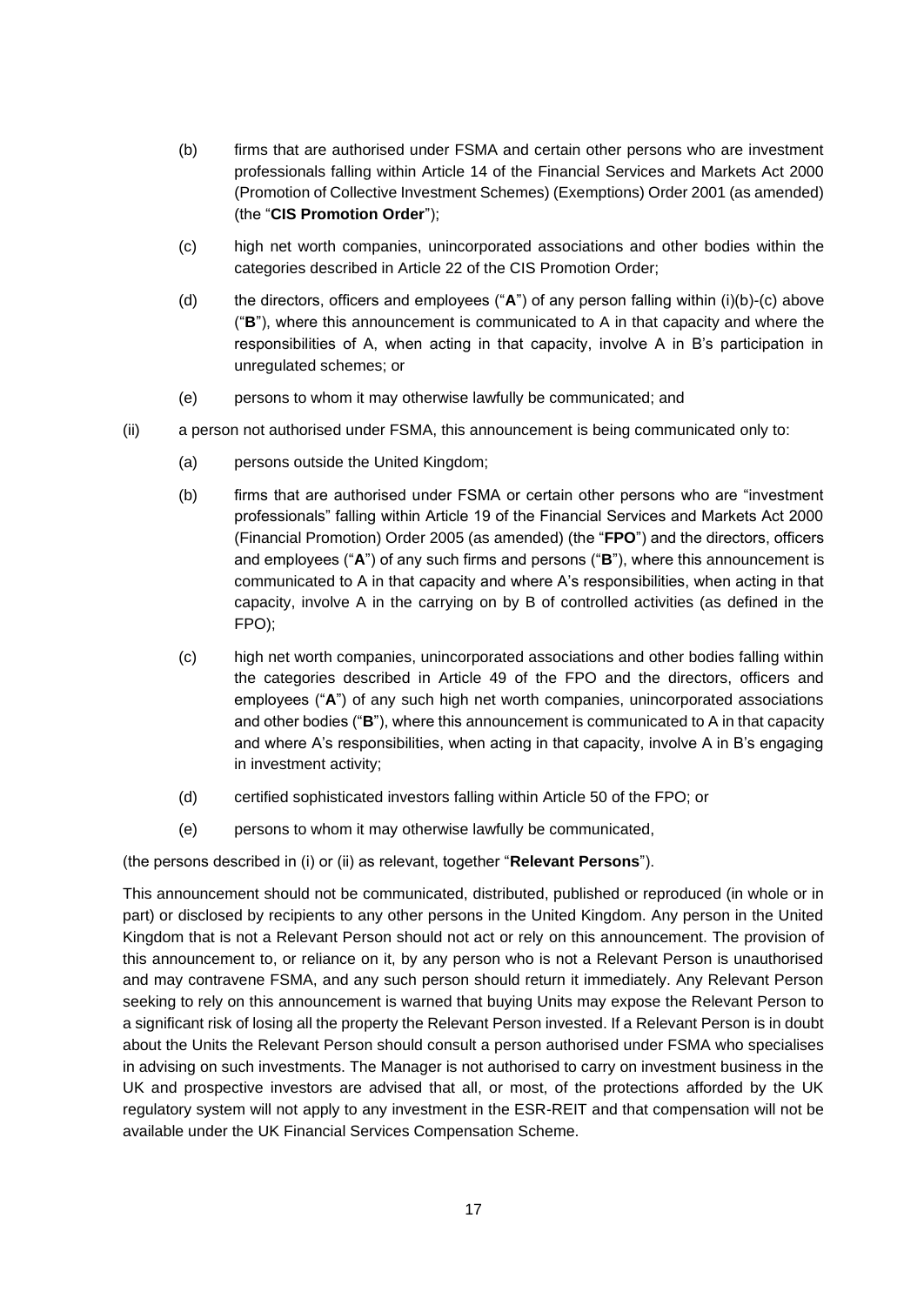The Units are not intended to be offered, sold or otherwise made available to and should not be offered, sold or otherwise made available to any retail investor in the United Kingdom. For these purposes, a retail investor means a person who is one (or more) of: (a) a retail client (as defined in point (7) of Article 2(1) of the UK Markets in Financial Instruments Regulation (defined below)) who is not a professional client; or (b) a customer, where that customer would not qualify as a professional client. For these purposes the term "customer" means a customer within the meaning of the provisions of FSMA and any rules or regulations made under FSMA which were relied on immediately before 23:00 (GMT) on 31 December 2020 to implement Directive (EU) 2016/97 of the European Parliament and of the Council of 20 January 2016 on insurance distribution. Consequently, no key information document required by the UK PRIIPS Regulation (defined below) for offering or selling the Units or otherwise making them available to retail investors in the United Kingdom has been prepared and therefore offering or selling Units or otherwise making them available to any retail investor in the United Kingdom may be unlawful under the UK PRIIPS Regulation.

This announcement does not constitute an offer document or an offer of transferable securities in the United Kingdom to which section 85 of FSMA or article 3(1) of the UK Prospectus Regulation (defined below) applies and should not be considered as a recommendation that any person should subscribe for or purchase any Units. The Units will not be offered or sold to any person in the United Kingdom except in circumstances which have not resulted and will not result in an offer to the public in contravention of section 85(1) of FSMA or article 3(1) of the UK Prospectus Regulation.

For these purposes: (a) the phrase "an offer to the public" in relation to any offer of Units in the United Kingdom means the communication to persons in any form and by any means, presenting sufficient information on the terms of any offer and any Units to be offered, so as to enable an investor to decide to purchase any Units; (b) the phrase "UK Prospectus Regulation" means Regulation (EU) 2017/1129 of the European Parliament and of the Council of 14 June 2017 on the prospectus to be published when securities are offered to the public or admitted to trading on a regulated market, and repealing Directive 2003/71/EC; (c) the phrase "UK Markets in Financial Instruments Regulation" means Regulation (EU) No. 600/2014 of the European Parliament and of the Council of 15 May 2014 on markets in financial instruments and amending Regulation (EU) No 648/2012; and (d) the phrase "UK PRIIPS Regulation" means Regulation (EU) No 1286/2014 of the European Parliament and of the Council of 26 November 2014 on key information documents for packaged retail and insurance-based investment products, provided that references to the "UK Prospectus Regulation", the "UK Markets in Financial Instruments Regulation" and the "UK PRIIPS Regulation" shall be construed as a reference to that legislation as it forms part of domestic law pursuant to section 3 of the European Union (Withdrawal) Act 2018 (as amended), and shall also be construed in accordance with any regulations made under that Act in relation to that legislation, in each case from the time when that legislation so forms part of domestic law, where the phrase "domestic law" has the meaning given in that Act.

For the purposes of marketing (as defined in the UK Alternative Investment Fund Managers Regulations 2013 (as amended) (the "**UK AIFM Regulations**") the Units to investors domiciled in or with a registered office in the UK, the Manager (as an AIFM for the purposes of the UK AIFM Regulations) intends to rely on the UK's national private placement regime pursuant to Article 59 of the UK AIFM Regulations.

Any Relevant Persons who wish to invest in the Units must qualify as a "professional investor" under the UK AIFM Regulations. Units are not offered to investors in the UK who are not professional investors. Neither ESR-REIT nor the Manager is subject to supervision by the competent authorities of the UK.

The securities referred to herein have not been and will not be registered under the U.S. Securities Act, or the securities laws of any state of the United States or other jurisdiction and may not be offered or